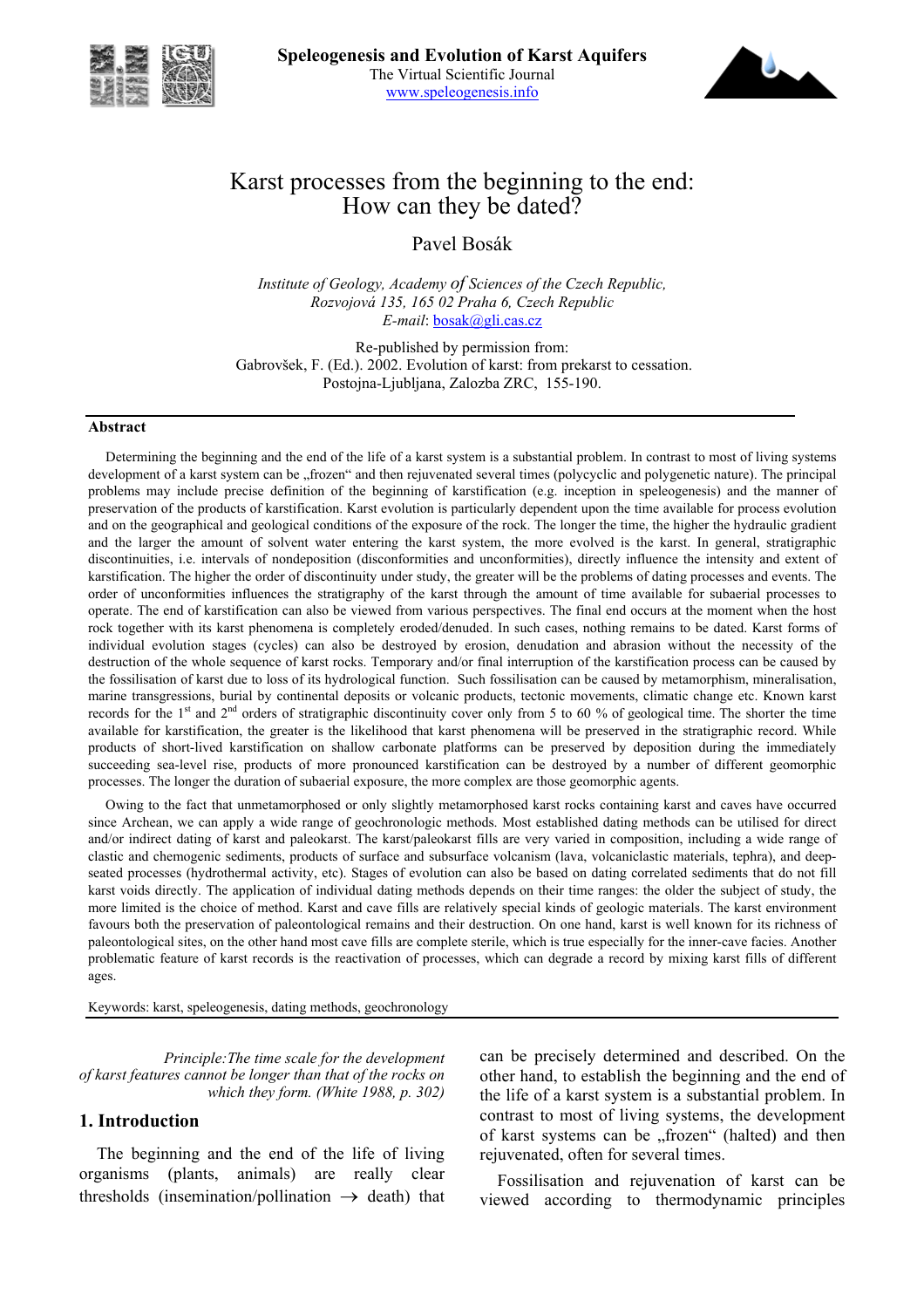(Eraso 1989): when the external dissipation function of the system, which represents the velocity of entropy production, reaches a minimum, the system is in a stationary state – water circulation and its chemical potential for rock dissolution has ceased – and the karstification is interrupted. The introduction of new energy (hydraulic head) to the system may cause reactivation of karstification. Polycyclicity of karst formation is a typical feature (e.g., Panoš 1964; Ford and Williams 1989). The polygenetic nature of many karsts that evolved in several different steps should be stressed, too (Ford and Williams 1989), e.g., overprint of cold karst processes on earlier deep-seated/hydrothermal products, which themselves followed meteoric early diagenesis (e.g., Bosák 1997).

The dating of karst evolution poses philosophical problems, principally (1) the precise definition of the beginning of karstification, and (2) modes of preservation of any karstification products, recognising that karst rocks are more easily soluble than other rock types under specific conditions that differ with the individual lithologies (limestones, dolomites, gypsum, anhydrite, rock salt, quartzite). The role of preservation is very important because karstlands function as traps or preservers of the geologic and environmental past, especially of terrestrial (continental) history where correlative sediments are mostly missing, but also of evidences in the marine records (Horáček and Bosák 1989).

Karstification of the host rocks may start during their formation phases – diagenesis – changing the soft sediment to a consolidated rock shortly after deposition itself. Such karstification is a consequence of the emergence of part of a depocenter (sedimentary basin) and the introduction of meteoric water to the diagenetic system. The formation of a freshwater lens and a halocline zone related to the surface relief and sea-level changes is the result. The early stages of origin of dissolutional (karst) porosity by meteoric diagenesis in carbonate rocks have been described in numerous sedimentological and paleokarst studies (e.g., Longman 1980; James and Choquette 1984; Tucker and Wright 1990; James and Choquette, Eds. 1988; Wright, Esteban and Smart, Eds. 1991; Moore 1989, 2001). Some authors suppose karst to be merely the facies of meteoric diagenesis (Esteban and Klappa 1983).

The evolution of a karst depends especially on the time available for processes to operate and on the geographical and geological conditions of rock exposures. The longer the time available, the higher the hydraulic gradient and the larger the quantity of solvent water entering the system, the more evolved

will be the karst in all its modes of occurrences (exoand endokarst). In general, we can state that the kind of stratigraphic discontinuities, i.e. intervals of nondeposition (disconformities and unconformities; see Esteban 1991), directly influences the intensity and extent of karstification. The higher the order of discontinuity under study, the bigger are the problems to be expected when dating the processes and events.

The end of karstification can also be viewed from various perspectives. An undisputed end of karstification occurs at the moment when host rock together with its karst phenomena is completely eroded/denuded, i.e. at the end of the karst cycle *sensu* Grund (1914; see also Cvijić 1918). In such a case, nothing is left to be dated. Karst forms of individual stages of evolution (cycles) can also be destroyed by other, non-karst processes of erosion or by the complete filling of epikarst and burial of karst surfaces by impermeable sediments, without the necessity of destroying an entire sequence of karst rocks (the cycle of erosion of Davis 1899; see also Sawicki 1908, 1909). Temporary and/or final interruption of karstification can be caused by fossilisation due to the loss of the hydrological function of the karst (Bosák 1989, p. 583). The fossilisation can be caused by metamorphism, mineralisation, marine transgressions, burial by continental deposits or volcanic products, tectonic movements, climatic change etc. (see Bosák 1989).

The principal question in this paper is: *Can we date karst processes at all?* The answer is given at the end. The paper deals mostly with karst in carbonate rocks, although the geochronologic methods and some of approaches reviewed are universal.

# **Unconformities: the time frame**

The beginning and the end of karst is clearly associated with conformities, unconformities and disconformities. Esteban (1991) in an excellent review following the sequence stratigraphic approach outlined the role of nondepositional events (stratigraphic discontinuities) in karst evolution. Different ranks of stratigraphic discontinuity represent the differing time gaps in deposition that have been available for dissolution (karstification; see also Moore 1991, pp. 247-264).

The stratigraphic discontinuity (gap, lacuna) represents the chronostratigraphic interval(s) missing through nondeposition (hiatus) and/or lithostratigraphic interval(s) missing through erosional truncation. Excluding conformities, Esteban (1991) proposed classification of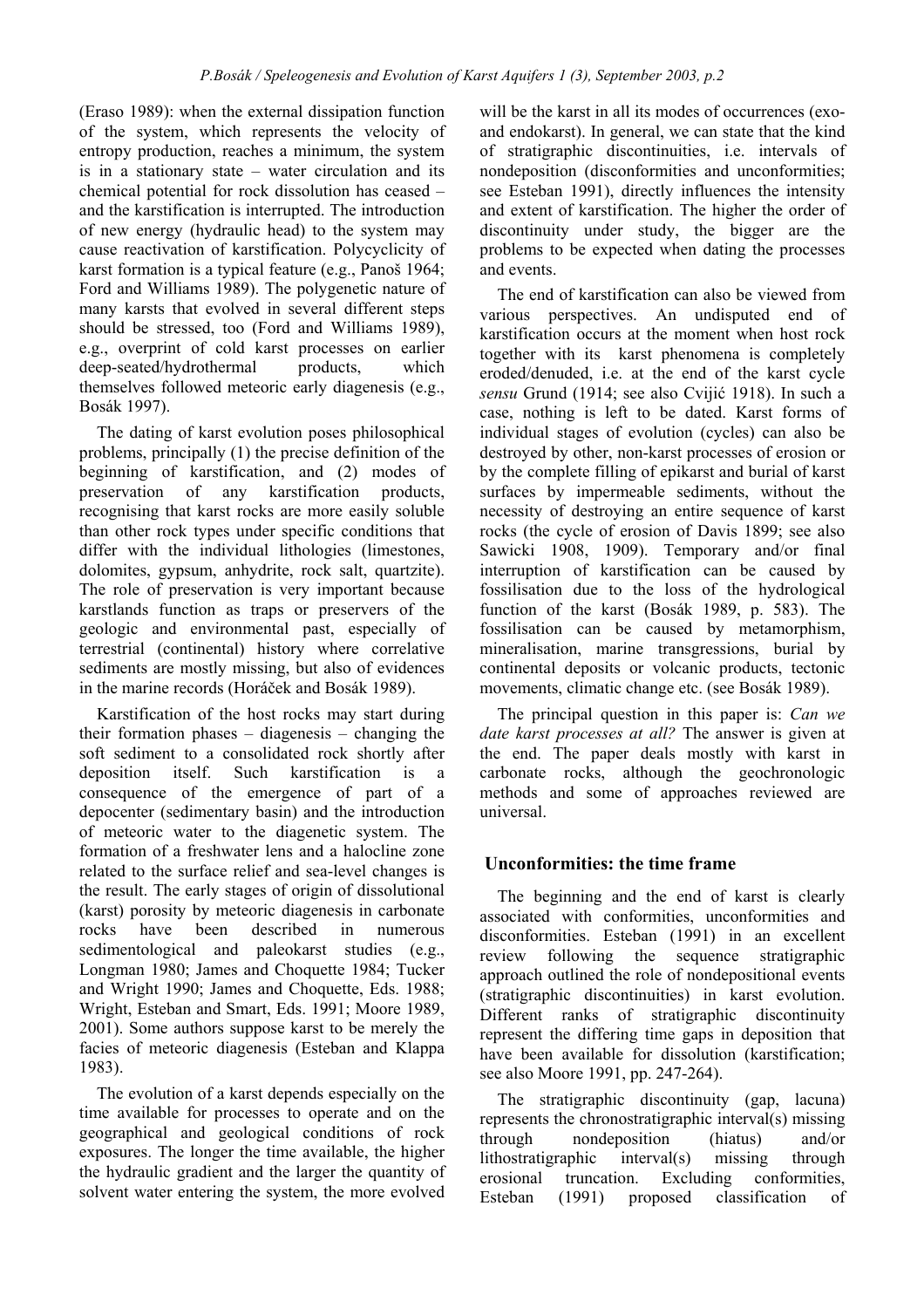unconformities into (1) single (SUK) and (2) composite (CUK), both with measurable stratigraphic gaps. Conformities have no measurable stratigraphic gap and correspond to bedding planes or parasequence boundaries. The single unconformity represents a stratigraphic gap equivalent to a sequence boundary and the composite one is formed by the stacking or superposition of single unconformities (Esteban 1991, p. 92). A hierarchy of stratigraphic discontinuities was proposed, too (Fig. 1). Most (paleo)karsts are composite unconformities, representing long timespans without deposition.

# **Stratigraphy of karst**

The order of unconformities influences the stratigraphy of the karst due to the time involved in subaerial processes (Table 1). There are two general systems of the karst stratigraphy based on: (1) the carbonate sedimentological/sequence stratigraphic approach (Choquette and James 1988), and (2) general karst models (Bosák, Ford and Głazek 1989).

Choquette and James (1988) distinguished: (1) *depositional karst*, (2) *local karst*, and (3) *interregional karst*. They noted, that to distinguish the products of local and interregional karsts may be difficult in some cases. Esteban (1991) stressed that the depositional karst of Choquette and James (1988), which is associated with parasequence boundaries (single unconformities) reflects a *Caribbean model* of karst development, while

interregional karst resulting from complex evolution producing composite unconformities represents the *general* (non-Caribbean) *model* of karst.

The *Caribbean model* (Esteban 1991, p. 93) is characterised by brief exposure time, unstable carbonate mineralogy, shallow burial, minor tectonics, minor deep (freshwater) phreatic zone, with primary and fabric-selective porosities predominant, restriction to tropical to semi-arid environments, diffuse recharge-diffuse flow only, affected by mixing marine zone processes but not by hydrothermal mixing. However, geothermal-driven convection of groundwater has been detected in some Caribbean-type of settings (e.g., Rougerie and Wauthy 1993).

The *General model* (Esteban 1991, p. 93) is characterised by longer exposure time, stable mineralogy, deep burial, one or several tectonic events, an important deep phreatic zone, secondary and fracture porosities predominant, a wider range of climatic environments, confluent recharge, pipe and confined flow, absence of mixing marine zone effects and presence of hydrothermal mixing.

*Local karst* forms when part of a carbonate shelf is exposed, usually because of tectonism, drops in sea level or synsedimentary block tilting. Depending on the length of time involved, the effects of exposure can vary from minor to extensive with the development of exo- and endokarst (Choquette and James 1988, pp. 16-17).



**Fig. 1.** Hierarchy of stratigraphic discontinuities (modified after Esteban 1991).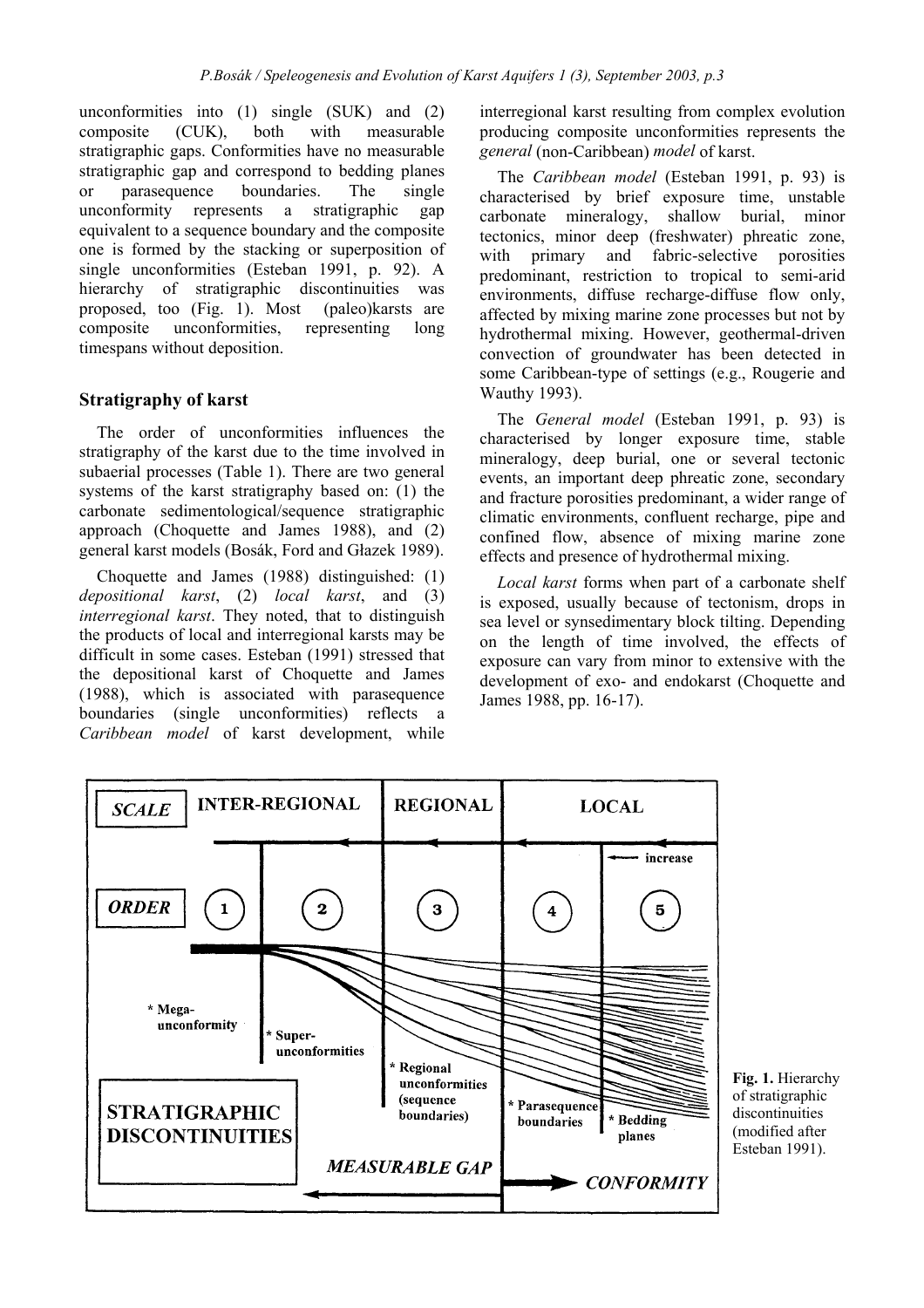|--|--|

Stratigraphic discontinuities, time gaps (modified after Esteban 1991) and stratigraphy of karst

| <b>TIME GAP SCALE</b><br><b>STRATIGRAPHIC</b> |                                                | <b>CORRESPONDING</b> | STRATIGRAPHY OF KARST |                            |                      |                                       |                               |
|-----------------------------------------------|------------------------------------------------|----------------------|-----------------------|----------------------------|----------------------|---------------------------------------|-------------------------------|
| <b>DISCONTINUITIES</b>                        |                                                | ORDER                | Ma                    | Chrono-<br>stratigraphy    | <b>STRATIGRAPHIC</b> | James & Choquette,<br>Eds. 1988       | Bosák et al.,<br>Eds. 1989    |
|                                               |                                                |                      |                       |                            | <b>UNITS</b>         |                                       |                               |
|                                               | E. UNCONFORMITY                                |                      | 200                   | <b>ERATHEM</b>             | MEGASEQUENCE         |                                       |                               |
|                                               | MEGAUNCONFORMITY                               |                      | >60                   | <b>SYSTEM</b>              | SUPERSEQUENCE SET    | <b>INTER-REGIONAL</b><br><b>KARST</b> | <b>KARST</b><br><b>PERIOD</b> |
| COMPOSITE                                     | SUPERUNCONFORMITY SET                          |                      | 30                    | <b>SERIES</b>              | <b>SUPERSEQUENCE</b> |                                       |                               |
|                                               | <b>SUPERUNCONFORMITY</b>                       | 2                    | $4 - 12$              | <b>STAGE</b>               |                      |                                       |                               |
| UNCONFORMITIES                                |                                                |                      |                       |                            |                      |                                       |                               |
| SINGLE                                        | <b>REGIONAL</b>                                | 3                    | $\sim$ 1              | <b>BIOZONE</b>             | <b>DEPOSITIONAL</b>  |                                       |                               |
|                                               | <b>UNCONFORMITIES</b><br>(sequence boundaries) |                      |                       |                            | <b>SEQUENCE</b>      |                                       |                               |
|                                               | <b>SYNTECTONIC</b>                             | $3 - 4$              | $0.0X^{-1}$           | Variable                   |                      | <b>LOCAL</b>                          |                               |
|                                               | <b>UNCONFORMITIES</b>                          |                      |                       |                            |                      | <b>KARST</b>                          | <b>KARST</b>                  |
| CONFORMITIES                                  |                                                |                      |                       |                            |                      |                                       | <b>PHASE</b>                  |
|                                               | <b>BOUNDARY OF</b><br><b>SHOLAING CYCLES</b>   | $\overline{4}$       | 0.0X                  |                            | <b>PARASEQUENCE</b>  | <b>DEPOSITIONAL</b>                   |                               |
|                                               | <b>BEDDING PLANE</b>                           | 5                    | 0.00X                 | <b>Not</b><br>recognisable | <b>BED</b>           | <b>KARST</b>                          |                               |
|                                               |                                                |                      |                       |                            |                      |                                       |                               |

*Interregional karst* is much more widespread, is related to major eustatic-tectonic events, and results in karst terranes that may exhibit profound erosion, a wide variety of karst features, and deep, pervasive dissolution (Choquette and James 1988, p. 17).

*Depositional karst* forms as a natural consequence of sediment accretion at and around sea level. It is to be expected within the sediment packages that typify carbonate platforms. It is most commonly associated with meter-scale depositional cycles (Choquette and James 1988, p. 16).

Bosák, Ford and Głazek (1989) distinguished between: (1) the *karst phase*, and (2) the *karst period*. The connection to individual types of unconformities clearly proves the temporal relationships between all types of the karst, which may be mutually correlated (Table 1).

*Karst period* defines long-lasting times of groundwater circulation and continental weathering, which were terminated by an ensuing marine transgression. They are recognised by higher order unconformities or disconformities (= *interregional karst* of Choquette and James (1988). Their karst features can usually be divided into several generations (→ karst phases). Głazek (1989a) defined the tectonic conditions for karst periods as being induced by orogenies. Those lengthy periods are caused by the post-collisional uplift of orogens and their fringes. The periods are marked by unconformities and disconformities over broad areas and need not to be confined to individual modern continents. These long periods display diachronicity

and many lesser phases. They are longest in duration and most complex at former mountain crests and become gradually shorter on the former mountain slopes and their broad fringes along adjacent continents. These periods result from major changes of plate motion patterns and they divided structural complexes corresponding to orogenic cycles (Głazek 1973).

A karst *phase* is caused by a geodynamic or major climatic change, e.g., uplift or downwarping, sealevel change, a phase of permafreezing, etc. (Bosák, Ford and Głazek 1989). From the tectonic point of view, Głazek (1989a) distinguished two kinds of karst phases: (1) represented as unconformities within the limited areas of one past shallow marine platform and its continental fringes, or of one continent created by the collision of two plates (= *local karst* of Choquette and James 1988); and (2) disconformable or paraconformable surfaces resulting from glacial-eustatic fluctuations of sea level or from local tectonic events (= *depositional karst* of Choquette and James 1988).

Interregional (paleo)karst and products of karst periods can be linked with composite unconformities of the 1st and 2nd orders *sensu* Esteban (1991). Such products can be correlated over extensive regions, e.g., post-Kaskadia and post-Variscan karstifications in North America and Europe, respectively (Głazek 1989a). Local (paleo)karst and products of type 1 of karst phases (*sensu* Głazek 1989a) are common products during single unconformities and syntectonic unconformities, i.e. of the  $3<sup>rd</sup>$  order.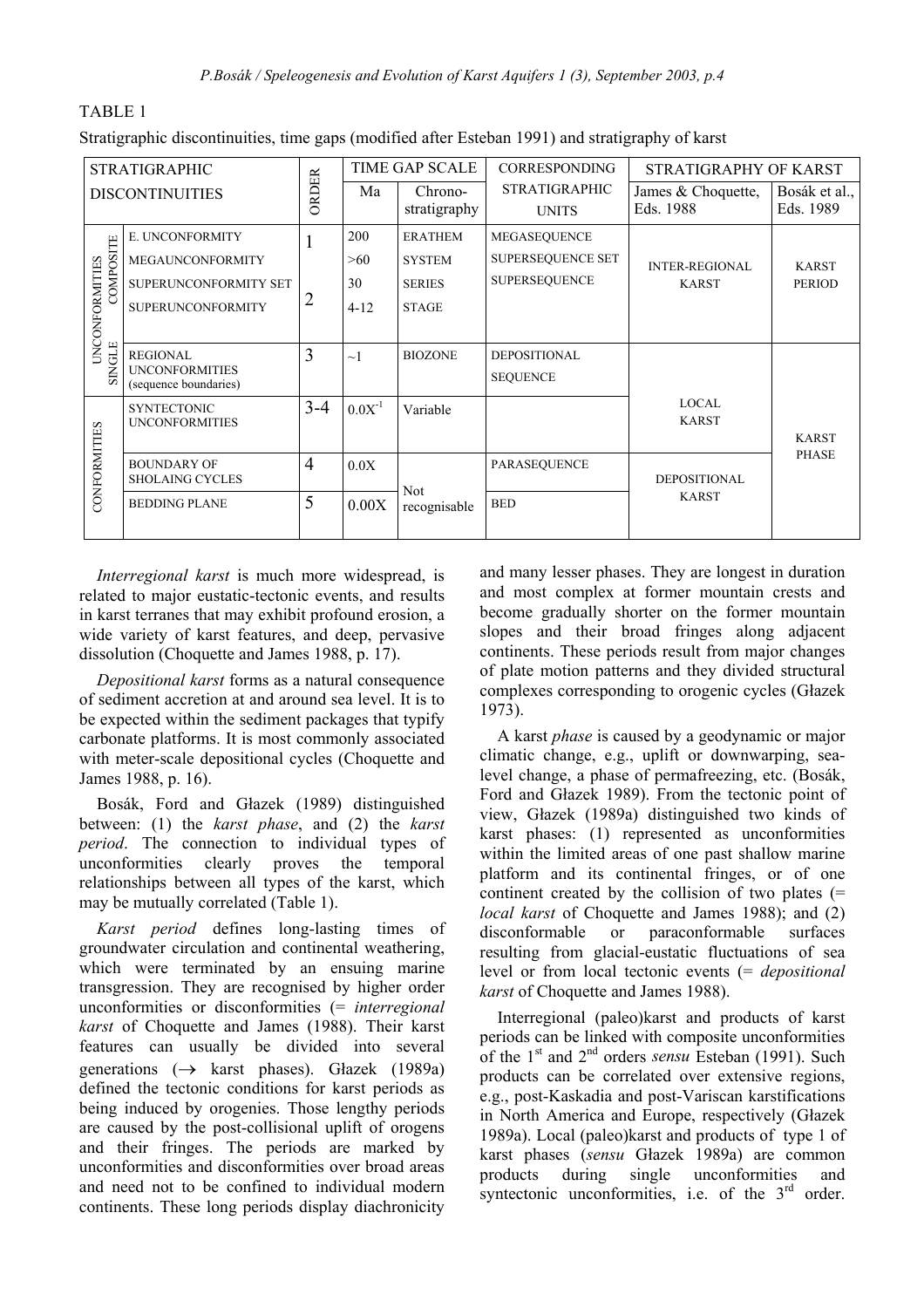Karst forms created during the  $4<sup>th</sup>$  and  $5<sup>th</sup>$  order unconformities (conformities) correspond to depositional (paleo)karst and to Type 2 karst phases.

### **Karst record**

The principal differences between the Caribbean karst model and the general karst model are concerned with exposure time. The former is associated with brief exposures to subaerial agents, i.e. with stratigraphic discontinuities of  $3<sup>rd</sup>$  to  $5<sup>th</sup>$ order with durations of 0.00X to about 1 Ma, the latter with lengthy exposures corresponding to stratigraphic discontinuities of  $2<sup>nd</sup>$  and  $1<sup>st</sup>$  order; i.e. with times of  $X0^0$  to  $X0^2$  Ma (Table 1).

The karst record of  $1<sup>st</sup>$  and  $2<sup>nd</sup>$  order stratigraphic discontinuities on the Eastern European Platform and epi-Variscan Central European Platform in Poland was identified by Głazek, Dąbrowski and Gradziński (1972) and Głazek (1973, 1989a). It encompasses a maximum of 50 to 60 % of the geological time elapsed since deposition of the rocks (Fig. 2). Analysis of the Bohemian Massif (epi-Variscan Platform; Bosák 1987, 1997; Table. 2, Fig. 3) showed that 12 to 45 % of geological time since the regression of Paleozoic seas in the Upper Devonian/Lower Carboniferous is in such records and 55 to 88 % of time is not recorded in the preserved marine or continental sequences (Bosák 1987).

These two examples of platform areas differ in the time recorded in the subsequent cover sediments. The Bohemian Massif is a relatively young body resulted from amalgamation of individual terranes during the Variscan Orogeny. Since that time uplift has prevailed over subsidence as a consequence of the tectonic stress caused by the Alpine Orogeny in its foreland. Platform sediments are rather rare there (Upper Jurassic and Upper Cretaceous regional transgressions, several minor Oligocene and Miocene transgressions covering only margins of the massif; see Fig. 3). The Polish territory is composed of slightly older elements in a different geotectonic setting, and the geologic structure is little affected by younger orogenies. Platform cover is developed more continuously and individual stratigraphic discontinuities are shorter. Therefore, there is a significant difference in the preserved record of time in the two regions, i.e.  $12-45\%$  vs.  $50-60\%$ . Some old cratonic units can be nearly completely without any platform cover (e.g., Scandinavian Shield), partly as a consequence of glacial isostasy. In such terranes, the time recorded can represent less than 10 %. On some recent and fossil carbonate platforms, time recorded in sediments represents only 5 to less than 10 % (Great Bahama Bank, Devonian carbonate platform on Moravia; Bosák et al. in print).

It can be readily asserted that the shorter the time available for karstification, the greater is the probability of preservation of the karst phenomena in the stratigraphic record. While products of shortlived karstification on shallow carbonate platforms can be preserved by deposition during the sea-level rise following immediately after, products of more pronounced karstification may be destroyed by a variety of geomorphic processes. The longer is the duration of subaerial exposure, the more complex are those geomorphic agents. Further, individual long periods of subaerial exposure (stratigraphic discontinuities of the  $1<sup>st</sup>$  and  $2<sup>nd</sup>$  orders – karst periods) may coalesce, being separated only by a short interruption (e.g., marine transgression/ ingression).

### TABLE 2

Review of temporal data for the evolution of the Bohemian Massif since the Paleozoic regression (after Bosák 1987, 1997)

| Regional                 | Duration since | Record    | Record in   | Record    | Gap without |
|--------------------------|----------------|-----------|-------------|-----------|-------------|
| geological unit          | regression     | preserved | continental |           | record      |
|                          |                |           | deposits    |           | $(\%)$      |
|                          | (Ma)           | (Ma)      | (Ma)        | $(\%)$    |             |
| Moldanubicum             | 375            | 45        | 45          | 12        | 88          |
| <b>Bohemicum</b>         | 375            | 48        | 36          | 13        | 87          |
| Saxothuringicum          | 420            | 52        | 40          | 12        | 88          |
| Brunovistulicum          |                |           |             |           |             |
| a. in outcrops           | 320            | 75        | 36          | 23        | 77          |
| b. covered by Carpathian | 320            | 100-145   | 2           | $31 - 45$ | 69-55       |
| Foredeep                 |                |           |             |           |             |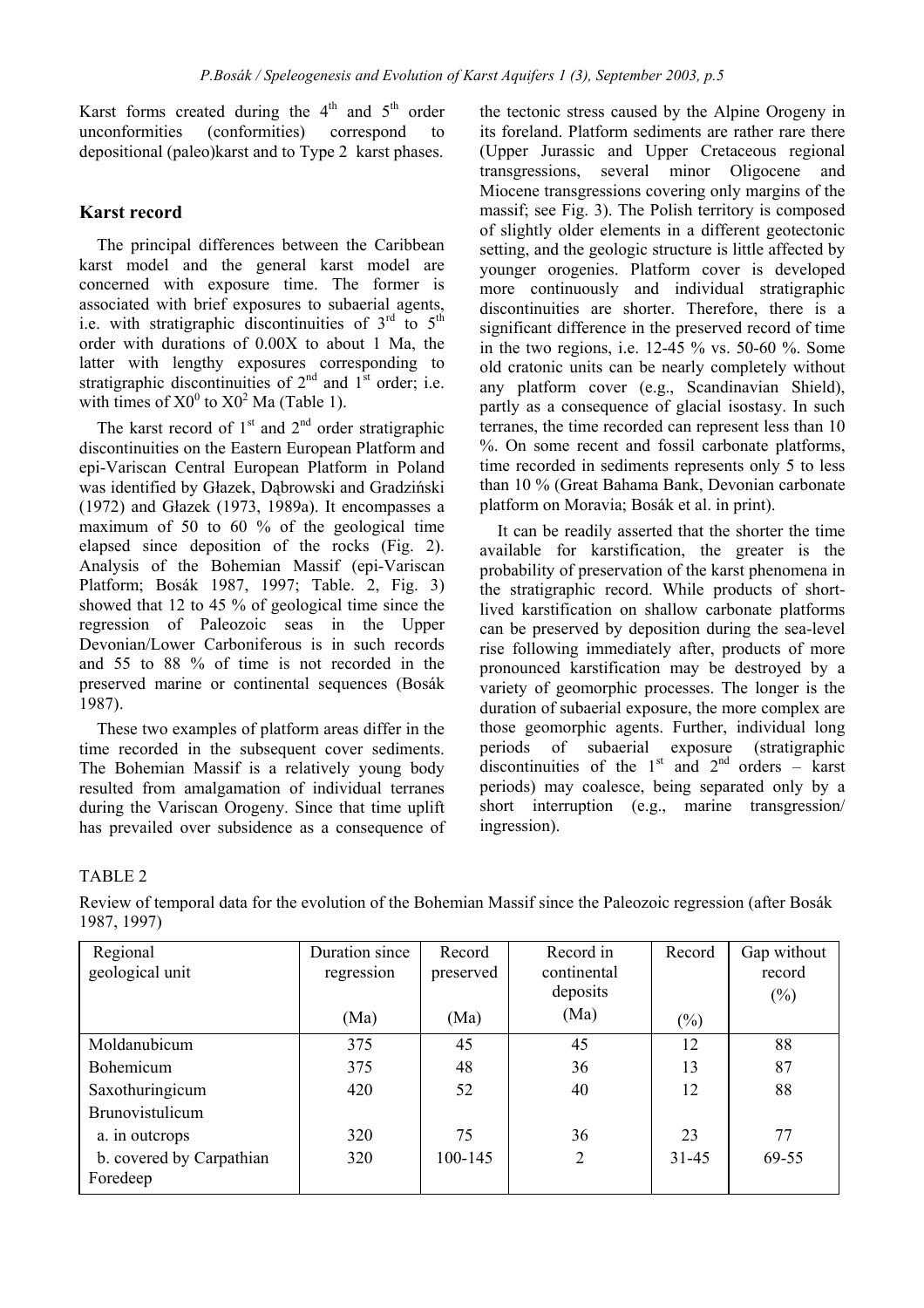

**Fig. 2.** Time distribution of paleokarst phenomena and sediments in Poland (from Głazek 1989b; with permission). Metamorphosed basement: 1 – silicate rocks, 2 – marble lenses; Sedimentary rocks: 3- psammites and psephites, 4 – silts, clays, marls,  $5$  – carbonates,  $6$  – deep-sea carbonate-silicate,  $7$  – sulphates,  $8$  – salts,  $9$  – unknown deposits (eroded),  $10$  – subaerial degradation; Boundaries: 11 – unconformable cover, 12 – synsedimentary faults, 13 – synsedimentary overthrusts, 14 – supposed limits of deposition, 15 – subrosion depressions with fills (a. brown coal, b. drift deposits), 16 – poljes, 17 – sinkholes, 18 – shafts, 19 – caves, 20 – minor solution forms, 21 – syngenetic caves, 22 – karst corrosion surfaces, 23 – maximal extent of Pleistocene glaciers, I to IV – periods of karstification.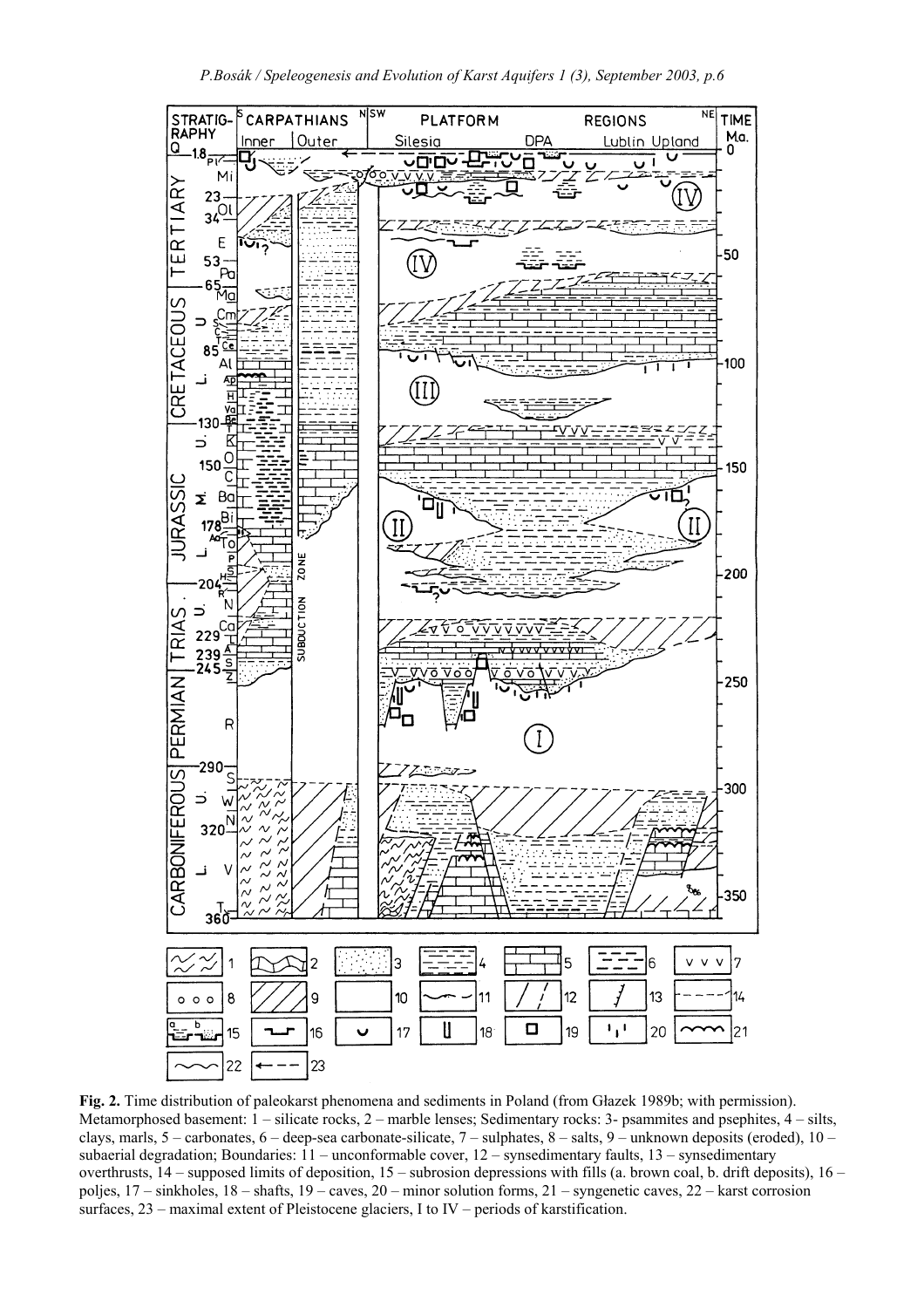

**Fig. 3.** Distribution of paleokarst and sediments in selected sections of the Bohemian Massif (simplified and schematized; modified after Bosák 1997). Lithology: 1 – conglomerates, 2 – sandstones, 3 – lithologically variable siliciclastics (redbeds, alternation of sandstones, siltstones, sandstone, etc.), 4 – shales, 5 – carbonate rocks, 6 – volcanics and volcanoclastic rocks; Karst forms: 7 – caves, 8 – dolines, 9 – geological organs, 10 – karst cones, 11 – karst inselbergs, 12 – collapse shafts, 13 – canyons, 14 – V-shaped valleys, 15 – U-shaped valleys, 16 – poljes and large karst depressions, 17 – corrosional surfaces, 18 – karren and minor solution forms, 19 – neptunian dykes, 20 – meteoric diagenetical vugs, 21 – hydrothermal karst, 22 – volcanic activity, black - Bohemian Massif, circle - Outer Western Carpathians adjacent to the Bohemian Massif, circle diametre approximately covers the time-span of volcanic activity.

Products of paleokarst evolution are best preserved directly beneath a cover of marine or continental sediments, i.e. under the deposits, which terminate the periods or phases of karstification. The longer the duration of the stratigraphic gap the more problematic is the precise dating of the paleokarst, unless it can be chronostratigraphically proven. Therefore, the ages of particular paleokarsts have been assigned mostly to times shortly before the termination of the stratigraphic gap (Bosák 1997). This fact can be easily illustrated in the Bohemian Massif for pre-Cenomanian age paleokarst, for pre-Callovian in the Moravian Karst or for Westphalian/Stephanian in central Bohemia (see Fig. 3). An identical situation occurs in Poland (Głazek 1989b; see Fig. 2)

Some processes can destroy karst features in relatively short time, leaving planated surfaces with little or no traces of previous karstification, e.g., the effect of marine transgressions. This can be illustrated from recent karst in the coastal zone of Palawan Island (Philippines) and the Lower Devonian of the Koněprusy area, Czech Republic. On Palawan, Longman and Brownlee (1980) described wave and surf action destroying or undercutting recent shore cliffs up to 30 m high that were composed of highly karstified limestones with dense networks of pinnacle karren, leaving only a flat abrasion platform with only rare relics of truncated solution fissures and sinkholes in their place. An identical situation is detected at the boundary between Koněprusy Limestones (Pragian) and Suchomasty Limestones (Dalejan, Lower Devonian) at Koněprusy. The truncation plane, which is nicely exposed in Koněprusy Caves, is smoothed by marine abrasion and shows no trace of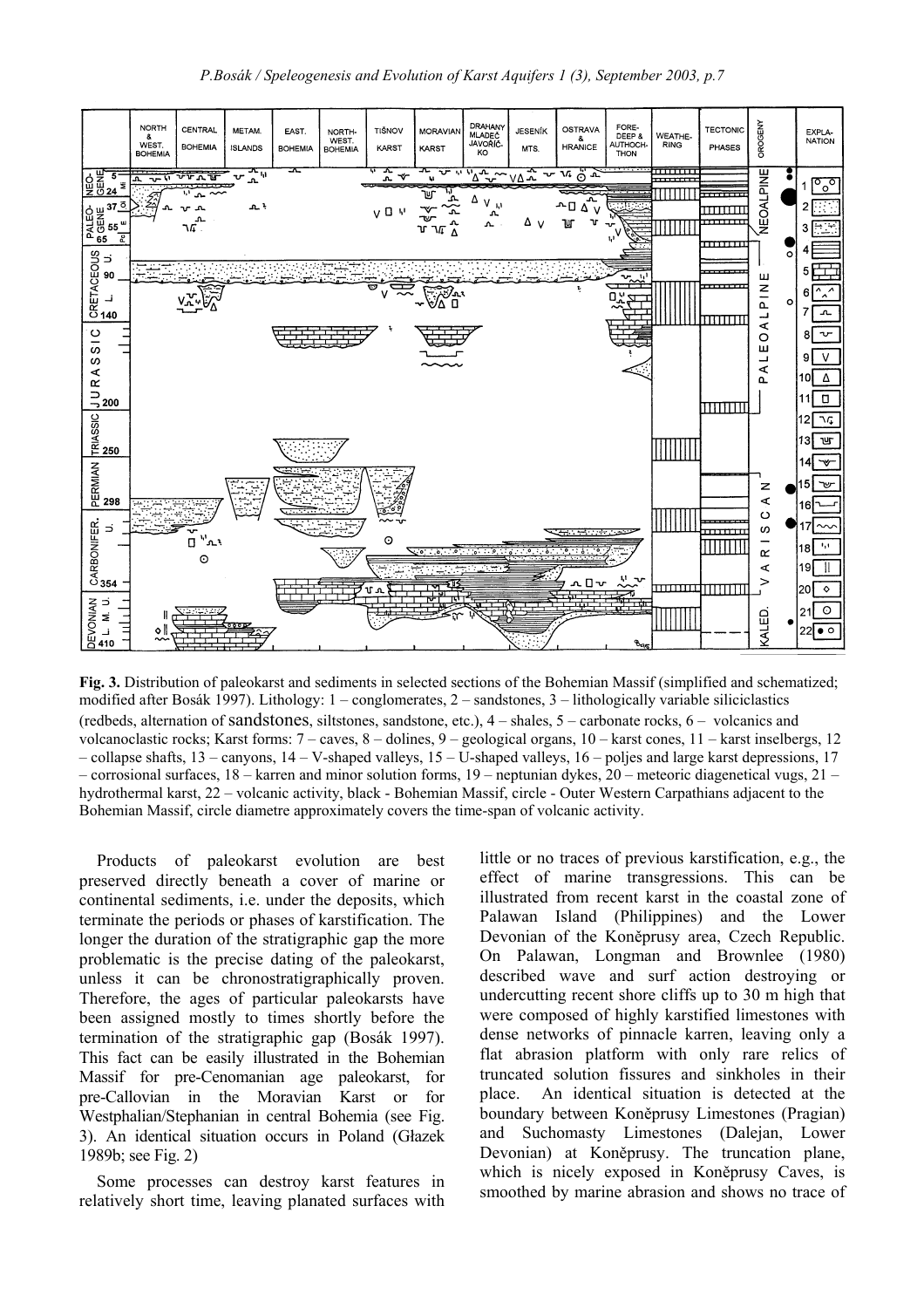karst, although the limestones contain distinct traces of meteoric diagenesis and the formation of neptunian dykes correlated with the hiatus, which lasted about 5-6 Ma.

# **Minimum time for speleogenesis**

The evolution of a conduit is rather complicated set of events facing numerous critical thresholds (for summary see White 1988 and Ford & Williams 1989). At the present time, two phases of speleogenesis are generally accepted: (1) initiation – initial enlargement of a fracture to a critical size, and (2) enlargement – growth of a protoconduit to full conduit size (White 1988, p. 287). The initial fracture permeability and/or rock porosity has connected apertures on the order of 50 -500 µm and the diameter of a dissolutional proto-conduit reaches 5-15 mm (White 1988; Ford and Williams 1989). At diameters of 0.5 to 5 cm there is a kinetic breakthrough (Dreybrodt and Gabrovšek 2000) and flow may change from laminar to turbulent (White 1988, p. 291; Ford and Williams 1989).

The duration of a typical *initiation phase* was calculated to be about 3-5 ka (White 1988) based on experiments of Howard and Howard (1967) and calculations of Palmer (1981). They stated that the maximum dissolution rate is  $0.14$  m.a<sup>-1</sup>. Palmer (1991) calculated the initiation phase to minimum of 10 ka under favourable conditions. Dreybrodt and Gabrovšek (2000) estimated the duration of the initiation (gestation) phase for realistic cases from 1 ka to 10 Ma. The time depends critically on the length and the initial width of the fracture.

The *enlargement phase*, i.e. the time in which protoconduit enlarges into full size (of 1-10 m or more) is expected to be 5 - 20 ka up to 100 ka in many geologic settings (White 1988). Ford and Williams (1989, p. 166) suggested that conduits can expand to diameters of 1-10 m in a few thousands of years (see also Palmer 1991), or even in a few hundreds years in high relief, wet terrains. Palmer (1991) calculated the maximum wall retreat to 0.01- 0.1 cm/a in a typical meteoric groundwater cave. For hydrothermal caves, times on the order of  $10^5$  to  $10^6$ years are required to produce caves of traversable size (Palmer 1991, p 18). Data of Ford (1980) and Palmer (1984) suggest that an extension time of 10 to 100 ka per kilometre of the conduit may have prevailed in a majority of karst settings. White (1984) obtained an extension rate of 3-5 ka per kilometre. Dreybrodt and Gabrovšek (2000) estimated the velocity of enlargement of a conduit under phreatic conditions to about 200 mm/ka, so a phreatic passage of 30 m diameter can be developed within 100 ka. Of course, all those estimates are only illustrative as the velocity of speleogenesis is affected by numerous thresholds (see e.g., White 1988) and agents including geologic conditions (lithology, primary and secondary porosity), climatic conditions (temperature, precipitation, water volumes), hydrochemical conditions (concentration and kind of solvent agents), etc.

Theoretical assumptions have been proven by field observations. Mylroie and Carew (1986, 1987) dated the origin of Lighthouse Cave (San Salvador Island, Bahamas) between 85 ka (cementation of eolianite host rock) and 49 ka (U-series datum from a stalagmite), i.e. 36 ka available for the cave formation along the halocline. Numerous data from North America or Ireland indicate the post-glacial origin of caves perfectly adjusted to recently deranged surface landscapes and hydrologic regimes, i.e. caves developed during the last 8-15 ka (e.g., Mylroie and Carew 1986, 1987; White 1988; Ford and Williams 1989).

Determining the age of a cave is a problem because the dating is based on cave deposits (both clastic and chemogenic). In most cases we are able to date only the last few events of cave filling. Cases where the original syngenetic cave fill is preserved are rare, e.g., phreatic clays and silts, hydrothermal speleothems quasi-synchronous with phreatic speleogenesis. The dynamic character of karst results in repeating infilling and excavation of cave fills, under differing specific conditions. For example, in the Czech Karst only young Middle and Late Pleistocene deposits are preserved in the caves, with older Quaternary and pre-Quaternary fills found in some vertical corroded fissures as result of sequences of cave fills and exhumations (Ložek and Skřivánek 1965). In the Moravian Karst (Czech Republic), the situation is very similar (Kadlec et al. 2001), although the principal caves in both karst regions are at least of Early Miocene age. Complex watertable caves with pronounced flood histories offer only the age of the last cave fill episode. In Slovenia, Trhlovca and Divaška Caves (Classical Karst) contain sedimentary fill about 0.7 to 1.1 Ma old (Brunhes/Matuyama boundary and Jaramillo subchron; Bosák et al. 2000; Pruner and Bosák 2001), representing the last flood-derived fills. The system of Domica-Baradla Cave (Slovakia-Hungary), although pre-Pliocene in age, is filled only by the Late Pleistocene sediments (magnetostratigraphy and U-series dating; Pruner and Bosák 2001 and yet unpublished data of Bosák/Pruner and D.C.Ford teams). So the age of the cave itself (void within the rock) is very far from obtained dates.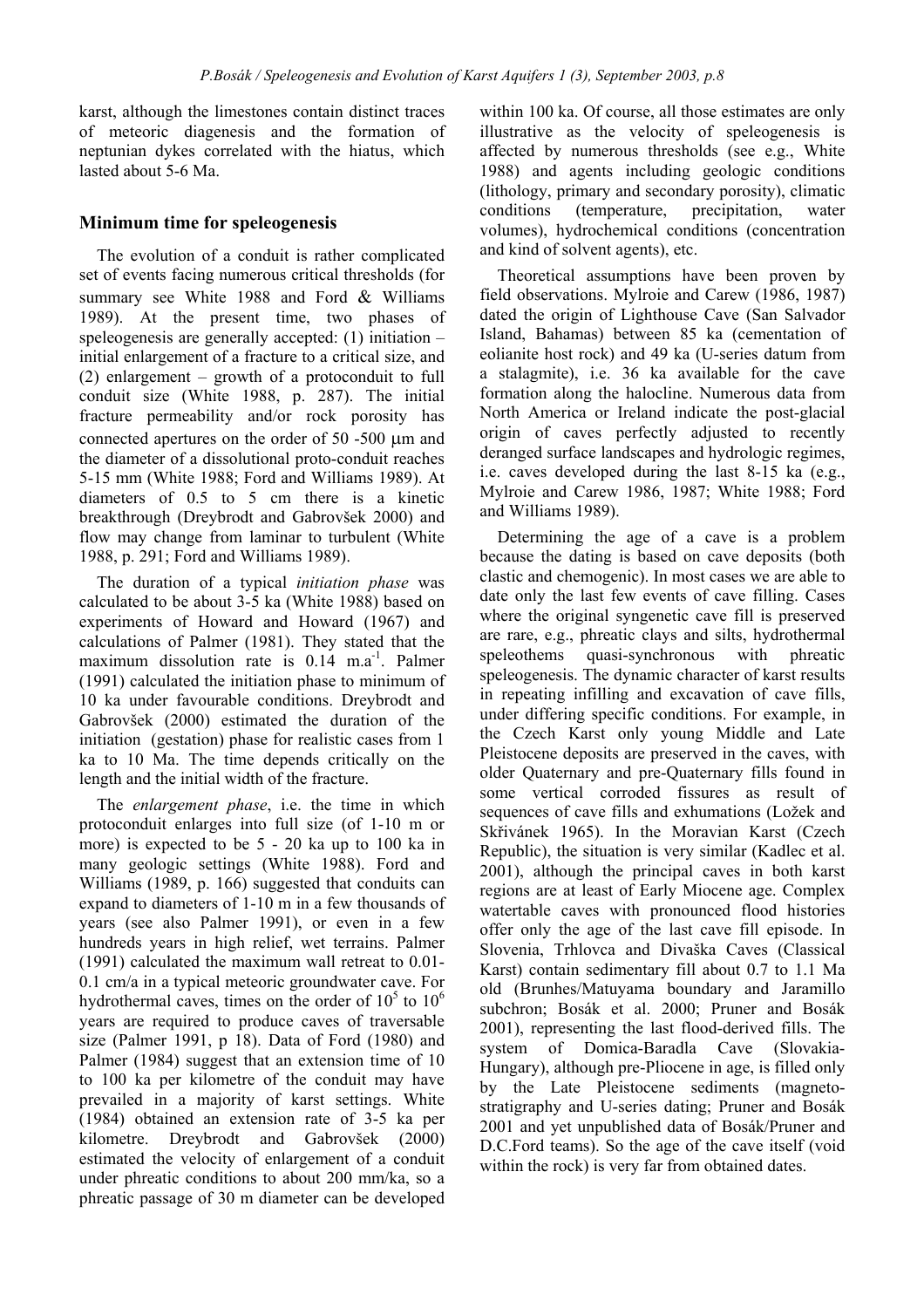# **Inception: The start of a cave?**

The preceding discussion has summarised the characteristic time scale for the development of a conduit. The same scale (i.e. 10 to 100 ka) is demanded for the development of a surface landform (White 1988, p. 304). Nevertheless, for caves concepts of legacy karst (V.P.Wright 1991; Wright and Smart 1994) or inception (Lowe 1999) have also been proposed that suggest that there exist prerequisities guiding at least some speleogenesis.

*Legacy karst* according to V.P. Wright (1991) and Wright and Smart (1994) refers to dissolution occurring at the present or in the past whose distribution is controlled by an earlier (paleo)karst system. *Inception* according to Lowe (1999, 2000) is limited to a minor subset of all stratigraphic partings, those which dominate initially, imprinting incipient guidance for the later cave development. The weaknesses are imprinted within carbonate sequences during or soon after diagenesis, and certainly pre-tectonically. According to Waltham (2000) the inception horizon is a feature within the limestone structure that is a favourable site for the critical first phase of cave enlargement. The feature may be physical or chemical – a fracture, a mineralised fault, a shale bed containing pyrite, or a contrast in limestone chemistry. It is the initial inception stage and not the subsequent development stages, that provides the key to understanding where caves lie. The inception is a part of the initiation phase of cave formation (Lowe and Gunn 1997). It can be commented, that long ago, Ford (1971) stated that some planes or contacts are preferred *locii* of initiation in some caves. In that view the concept of inception, which states the same, seems to be rather complicated.

Taking these concepts into account, reflecting the polycyclic and polygenetic nature of much karst, we are facing a serious problem: how to define the age of origin of caves (protoconduits)? We have two possibilities of approach: (1) to accept all previous paleokarst features as the beginning of speleogenesis (even meteoric diagenesis), or (2) to accept only the result of the last speleogenetic phase (where it is the phase that created the known cave), ignoring all previous events. The second option seems to offer some problems in specific settings.

For example, the origin of the Lighthouse Cave (San Salvador Island, Bahamas; Mylroie and Carew 1986, 1987) was as a single event piece of speleogenesis in upper Pleistocene rocks (~125,000 years in age) without any legacy karst; there is no problem to place the beginning of speleogenesis after that age. On the other hand, speleogenesis in the Koněprusy region (Czech Republic; Bosák 1996,

1997, 1998) identified by the analysis of hundreds of cored boreholes in Lower Devonian limestones indicate that each succeeding phase of karstification utilised previously karstified ("prepared") space, starting with Lower/Middle Devonian diagenetic (mostly meteoric) vuggy porosity and neptunian dykes, followed by late Variscan hydrothermal karst (Carboniferous/Permian), Lower/Middle Cretaceous karstification and finally by a complex set of confined hydrothermal/cold karstification during Paleogene/Miocene time = the complex and prolonged history of polycyclic and polygenetic karst with many interruptions in formation and many changes of geologic and climatic conditions. Where is the beginning of speleogenesis to be dated?

# **Geochronologic methods**

Owing to the fact that unmetamorphosed or only slightly metamorphosed karst rocks have existed since the Proterozoic, we are facing the wide range of application of geochronologic methods. The oldest karst forms with caves and cave deposits are known from Early Proterozoic of Transvaal, South Africa (2.2 Ga; Martini 1981). Karst breccias of Archean age are known in the Canadian Shield (D.C. Ford, pers. comm. 2002). Somewhat younger are paleokarst surfaces in Canada (Belcher Island – 1.7 Ga, Ontario and Quebec – 1.4 Ga; Ford 1989). Upper Proterozic karst is also known from several locations on old cratons and platforms, e.g., in China (Zhang Shouyue 1989), Russia (Tsykin 1989) or Australia (Rowlands et al. 1980).

Most of the methods outlined below can be utilised for direct and/or indirect dating of karst and paleokarst processes. Karst/paleokarst fills are highly variable in origin and composition, including a wide range of clastic and chemogenic sediments, products of surface and subsurface volcanism (lava, volcaniclastic materials, tephra), and deep-seated processes (hydrothermal activity, etc). During burial, paleokarst forms can be cut or penetrated by products of younger deep-seated processes (volcanic or hydrothermal – ore – veins). Evolutionary karst stages can be based also on dating of correlative sediments, which do not fill karst voids directly, i.e. glacial deposits, river terraces, eolian and lacustrine sediments, marine deposits and fossils. Certain dating methods cannot be used for karst events at all, especially those requiring magmatic and/or metamorphic lithologies as suitable materials.

Colman and Pierce (2000) reviewed the range of geochronologic methods for the Quaternary period. Their conclusions can be adapted also for older chronologic units. The methods are grouped into six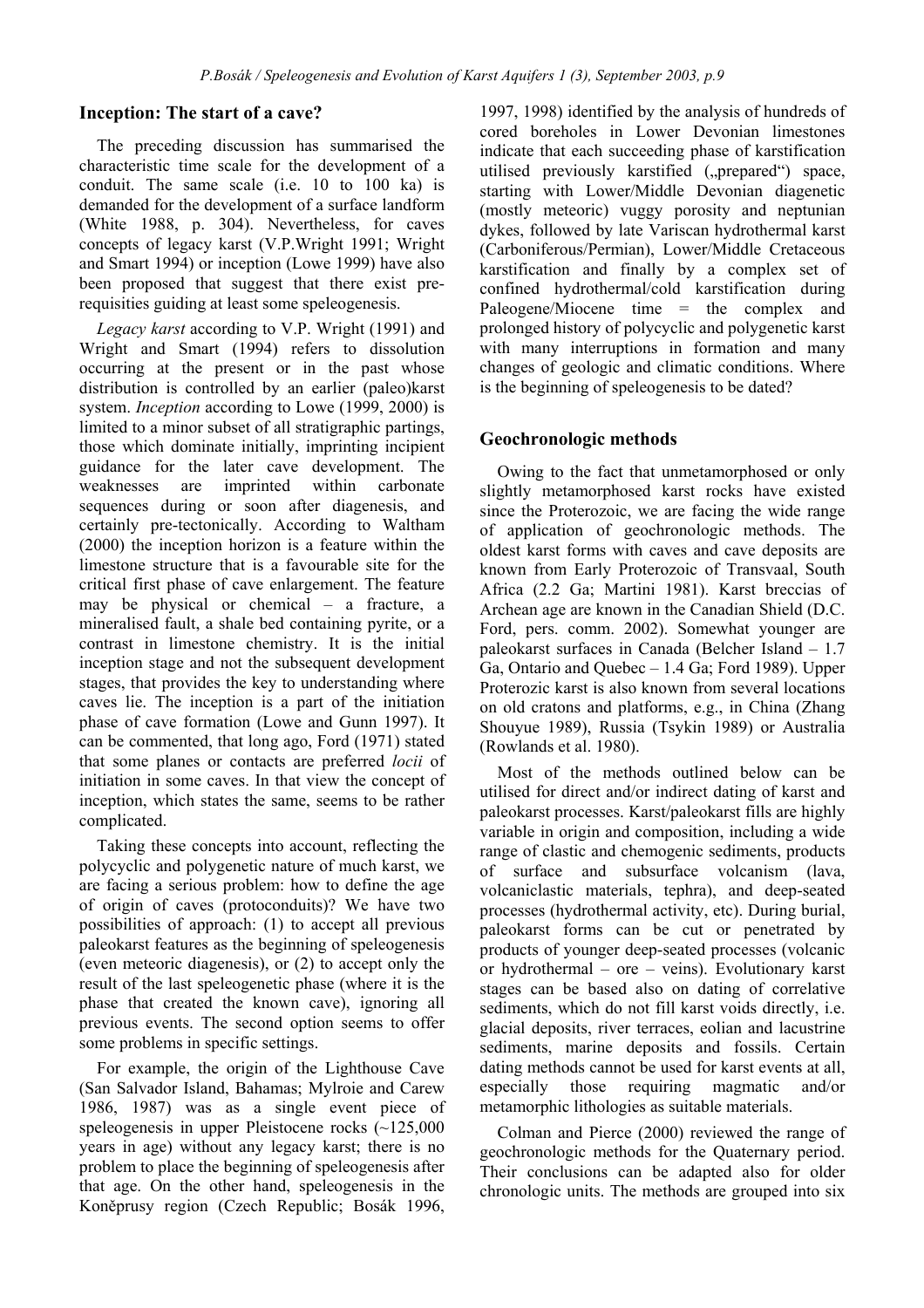categories: (1) *sidereal* (calendar or annual) methods, which determine calendar dates or count annual events; (2) *isotopic* methods, which measure changes in isotopic composition due to radioactive decay and/or growth; (3) *radiogenic* methods, which measure cumulative effects of radioactive decay, such as crystal damage and electron energy traps; (4) *chemical and biological* methods, which measure the results of time-dependent chemical or biological processes; (5) *geomorphic* methods, which measure the cumulative results of complex, interrelated, physical, chemical, and biologic processes on the landscape; and (6) *correlation* methods, which establish age equivalence using time-independent properties. Results of dating can be classified into four groups as follows: *numerical-age*, *calibratedage*, *relative-age*, and *correlated-age* (Colman and Pierce 2000, p. 3). They also proposed to abandon the term *absolute date* in favour of *numerical date*.

The application of individual dating methods depends on their timespans. In general, we can state

that the older is the subject of our study, the more limited are the methods of dating available. The nature of geologic materials to be dated represents another threshold. Not all geologic materials are suitable for numerical dating. On the other hand, most of materials are suitable to attempt correlatedage.

Karst and cave fills are relatively special kinds of geologic materials. The karst environment favours both the preservation of paleontological remains and their destruction. On one hand, karst is well known for its wealth of paleontological sites (see e.g., Horáček and Kordos 1989), on the other hand most cave fills are completely sterile, especially for the inner-cave facies. Another problematic feature of karst records is that there may be reactivation of processes, which degrades the record into an unreadable form, often mixing karst fill of different ages (collapses, redepositions, etc., e.g., Horáček and Bosák 1989; Fig. 4).



**Fig. 4.** A sketch of common types of karst infills and their fossil content. Note the appearance of remains of ancient fills of the inner-cave facies (12) preserved in wall niches, which may lie in the direct contact with much younger deposits (11) or those preserved in different but neighboring cavities (21 vs. 11). Collapse of sedimentary plugs and redeposition may also occur in caves (10), which may also cause serious confusion unless detailed lithological studies are done (see e.g., situation on sites 19 and 10). A – Holocene soils and related deposits, b – loess base of Holocene deposition, c – sequence of Pleistocene and earlier surface deposits,  $d$  – former infill of the inner-cave facies, frequently fluvial, e – flowstones,  $f$  – carbonate rock, g – ancient residua of strongly weathered surface or subsurface sediments, mosty non-calcareous (from Kordos and Horáček 1989, with permission).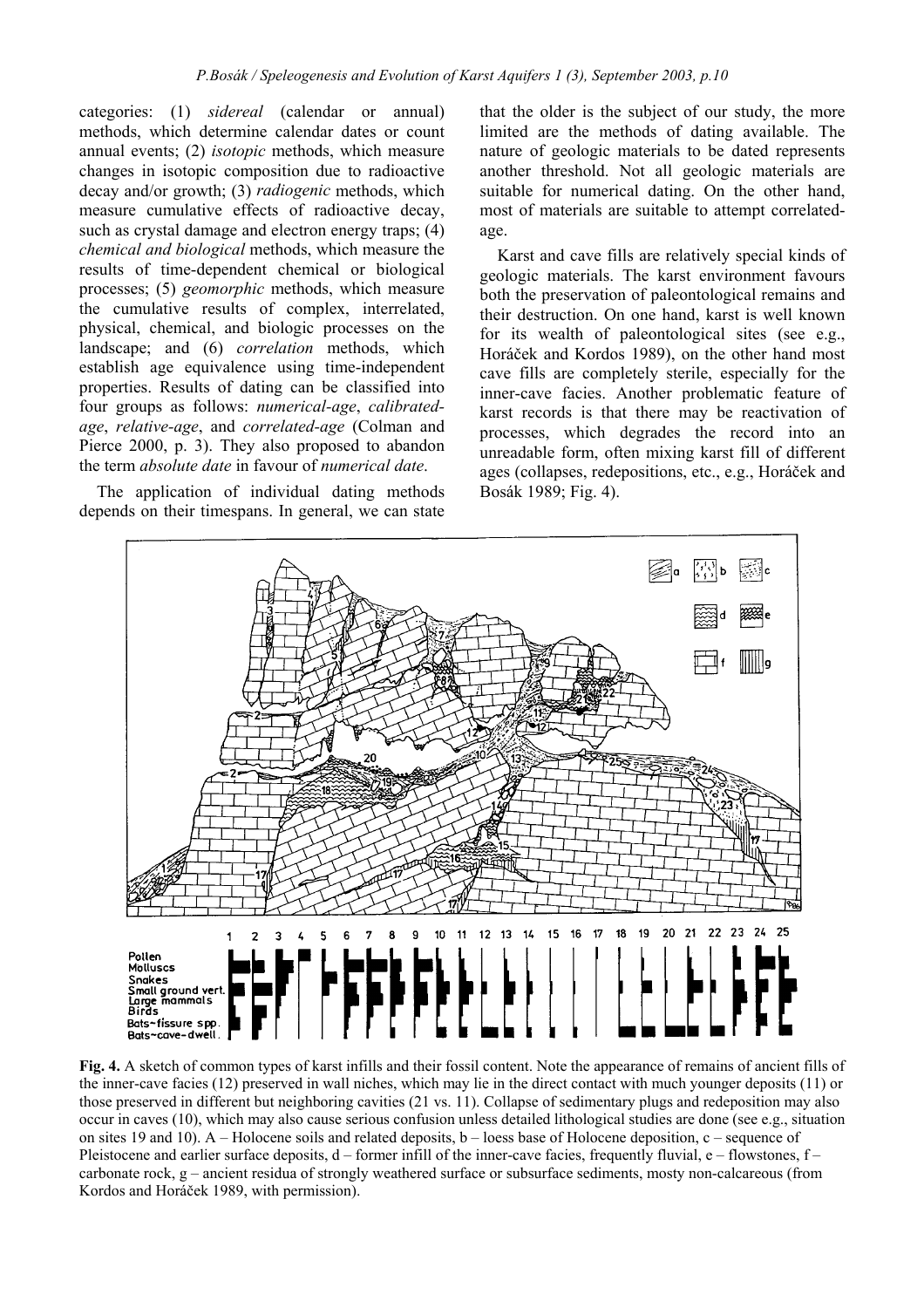Evaluation of dating results of karst records depends, as in other geologic records, on uncertainties, which vary with the geologic context, age range, and methods applied (Sowers and Noller 2000, p. 8-9). According to these authors, sources of uncertainty can be found in: (1) analytical error; (2) natural variability in sample quality and suitability; (3) geologic context errors; (4) calibration errors, and (5) violations of assumptions.

The best reviews of dating methods are offered by Geyh and Schleicher (1990), Noller, Sowers and Lettis (Eds., 2000), and Bradley (1999); some useful data can be found also in Faure (2001).

### **Numerical-ages**

Numerical-ages are generally subdivided to isotopic, radiometric and sidereal (Colman and Pierce 2000, p. 3). Geyh and Schleicher (1990) divided only the radiometric methods, recognising those using (1) parent/daughter isotope ratios; (2) dating based on radioactive disequilibrium of the U, Th, and Pa decay series, and (3) age determinations using radiation damage. Methods (1) and (2) of the Geyh and Schleicher (1990) classification correspond to isotopic methods of Colman and Pierce (2000), and method (3) is the equivalent of radiometric methods. The U-Pb method was recently applied to about 92 Ma old spar fill in paleokarst in Guadelupe Mts., U.S.A. by Lundberg, Ford and Hill (2001).

#### TABLE 3

Review of isotopic dating methods I - parent/daughter isotope ratios

| Dating method                                                        | Dating range                                                | Suitable materials                                                                                                                                                                               |  |  |
|----------------------------------------------------------------------|-------------------------------------------------------------|--------------------------------------------------------------------------------------------------------------------------------------------------------------------------------------------------|--|--|
| $138$ La/ $138$ Ce                                                   | $>\!\!Ga$                                                   | Basic rocks, acid rocks, pegmatites                                                                                                                                                              |  |  |
| $138$ La/ $138$ Ba                                                   | >Ga                                                         | REE-bearing minerals                                                                                                                                                                             |  |  |
| $^{207}Pb/^{206}Pb$                                                  | $>\!\!Ga$                                                   | igneous, metamorphic rocks, sulfides                                                                                                                                                             |  |  |
| $176$ Lu/ $176$ Hf                                                   | $>500$ Ma                                                   | <b>REE-bearing minerals</b>                                                                                                                                                                      |  |  |
| $^{187}$ Re/ $^{187}$ Os                                             | $>200$ Ma                                                   | meteorites, molybdenite, ultrabasic magnatic rocks                                                                                                                                               |  |  |
| U/Xe <sub>sf</sub>                                                   | U-minerals $> 100$ Ma<br>terrestrial rocks >1Ga             | U-bearing minerals; terrestrial rocks                                                                                                                                                            |  |  |
| $Xe_{sf}/Xe_n$                                                       | $>100$ Ma                                                   | U-bearing minerals                                                                                                                                                                               |  |  |
| $^{40}$ K $/^{40}$ Ca                                                | $>60$ Ma                                                    | high K content, low Ca content (K/Ca>50) - lepidotite, muscovite,<br>biotite, K-fedspars, salt minerals                                                                                          |  |  |
| $147$ Sm/ $143$ Nd                                                   | $>$ ca 50 Ma                                                | old, especially basic igneous rocks, high grade metamorphics,<br>whole-rock and mineral samples, great resistance of the system                                                                  |  |  |
| ${}^{87}Rb/{}^{87}Sr$                                                | $>10$ Ma                                                    | minerals and whole-rock samples, magmatic and metamorphic<br>rocks, sediments with limitations (authigenic clay minerals)<br>salt minerals - problems low temperature of metamorphism            |  |  |
| $Kr_{sf}/Kr_n$                                                       | $>10$ Ma                                                    | U-bearing minerals                                                                                                                                                                               |  |  |
| $129$ Xe/ $136$ Xe                                                   | 5-100 Ma                                                    | U-bearing minerals                                                                                                                                                                               |  |  |
| Common Lead<br>Method                                                | > Ma to Ga                                                  | Pb-bearing minerals with low or no U content, whole-rock<br>(igneous)                                                                                                                            |  |  |
| $^{238}$ U/ $^{206}$ Pb<br>$^{235}U/^{207}Pb$<br>$^{232}Th/^{208}Pb$ | $< 0.1 - 100$ Ma                                            | U- and Th-bearing minerals in igneous and metamorphic rocks<br>(esp. zircon and monazite), U-bearing opal and paleokarst calcite                                                                 |  |  |
| $^{40}$ K/ $^{40}$ Ar                                                | $>100$ ka (K-feldspars)<br>$>3-5$ Ma (alunite,<br>jarosite) | K-bearing minerals from igneous, metamorphic and sedimentary<br>rocks<br>feldspars, mica, amphibole, glauconite, clay minerals,<br>whole-rock materials - volcanic rocks, particularly basalts   |  |  |
| $^{39}Ar/^{40}Ar$                                                    | ka-4.5 Ga                                                   | K-bearing minerals from igneous and metamorphic rocks with low<br>Ca content (mica, alunite, amphibole), sedimentary rocks suitable<br>sometimes (glauconite, clay minerals), K-bearing sulfides |  |  |

Note: The table was compiled according to data in Geyh and Schleicher (1990); Noller, Sowers and Lettis (Eds. 2000); Faure (2001); White (1988), and Ford and Williams (1989). Some data were kindly provided by H. Hercman (Warsaw, Poland).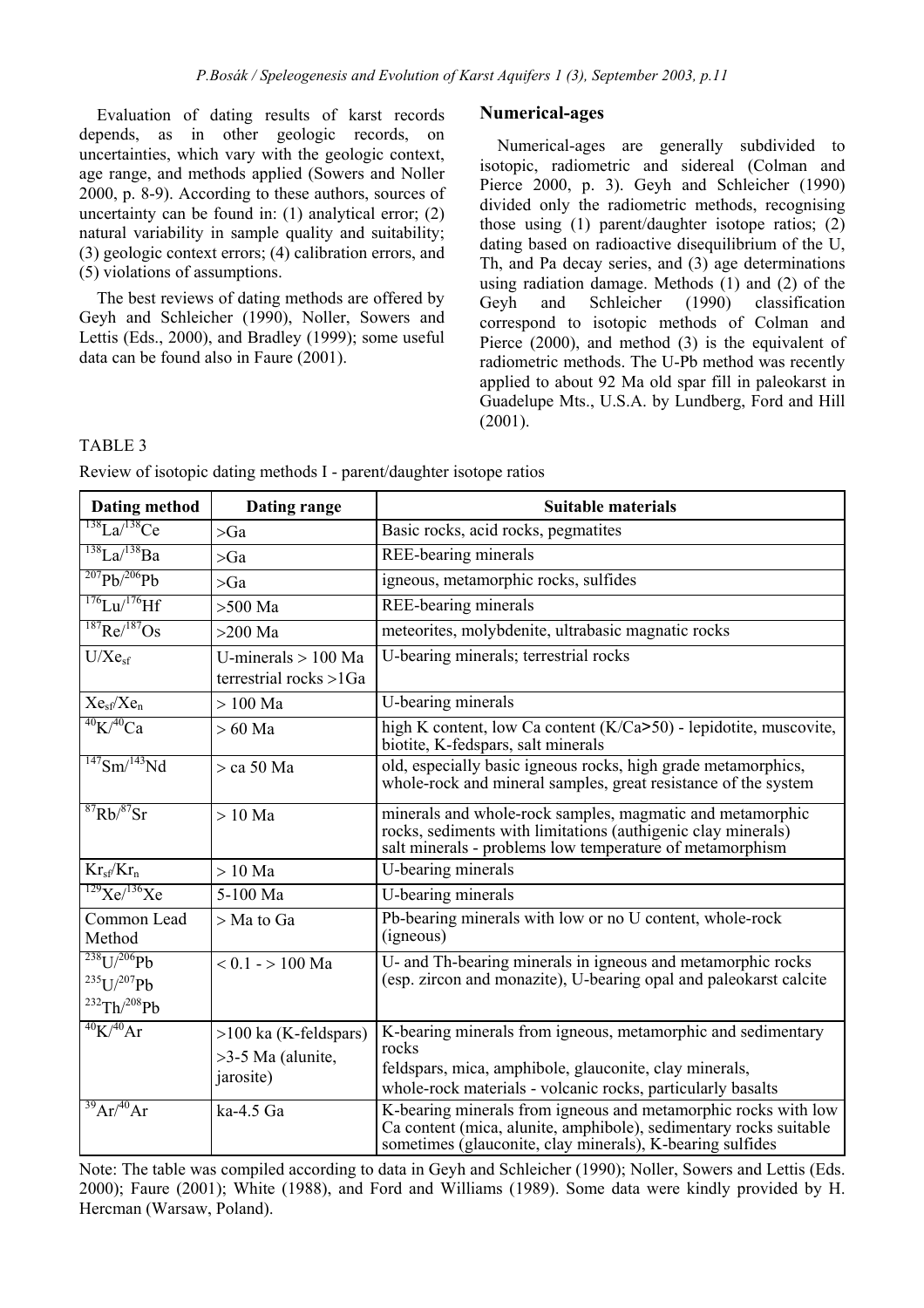#### *Isotopic methods*

Isotopic methods measure changes in isotopic composition due to radioactive decay and/or growth (Colman and Pierce 2000). The *methods of parent/daughter isotope ratios* (Table 3) are based on radioactive decay: for each parent atom that decays, a stable daughter isotope is formed, either directly or as the end product of a decay series (Geyh and Schleicher 1990, p. 51). The number of decays depends on the quantity of parent nuclides. The decay of each radionuclide is characterised by (1) the kind(s) of radiation they emit (alpha, beta, spontaneous fission, beta-plus decay and orbital electron capture),  $(2)$  the energy(ies), and  $(3)$  the half-life (Geyh and Schleicher 1990, p. 25). Various radioactive isotopes have different half-lives ranging from several years ( $^{210}Pb$ ) to billion of years ( $^{187}Re$ ). This makes geochronological studies possible over the entire range of possible ages. The methods are based on long-lived radionuclides, therefore the application to Quaternary studies is almost excluded (Geyh and Schleicher 1990, p. 53).

The *method of dating with cosmogenic radionuclides* (Table 4) is based on nuclear reaction of cosmic rays with gas molecules in the stratosphere and troposhere producing many radionuclides. Samples must have existed in closed system conditions since the beginning of the aging period, i.e. since the geochronological clock was reset to zero (Geyh and Schleicher 1990, p. 158). Most methods are based on, first, the insolation of the material and then its burial at depths too great for cosmic ray penetration (e.g. in most caves or karst deposits).

The *methods of radioactive disequilibrium of the U, Th, and Pa decay series* are based on radioactive disequilibrium utilising the time-dependence of geochemical disturbances of the radioactive equilibrium between parent and daughter isotopes of the natural radioactive decay series of  $^{238}$ U,  $^{235}$ U and <sup>232</sup>Th, whose end members are stable lead isotopes (Ivanovich and Harmon, Eds. 1992; Geyh and Schleicher 1990, p. 213).

### TABLE 4

| Dating method                | Dating range      | <b>Suitable materials</b>                                                                                                   |  |  |
|------------------------------|-------------------|-----------------------------------------------------------------------------------------------------------------------------|--|--|
| $^{129}$ I                   | 3-80 Ma           | buried organic matter and its derivatives                                                                                   |  |  |
| $\overline{53}$ Mn           | $1-10$ Ma         | meteorites, ice and pelagic sediments                                                                                       |  |  |
| $^{26}$ Al/ <sup>10</sup> Be | $0.1 - 10$ Ma     | ice, marine and lacustrine sediments, corals, organic matter, manganese<br>nodules                                          |  |  |
| $^{81}$ Kr                   | $0.05 - 10$ Ma    | groundwater and ice                                                                                                         |  |  |
| $^{26}$ Al                   | $0.1 - 5$ Ma      | ice, pelagic sediments, manganese nodules                                                                                   |  |  |
| $36$ Cl                      | $0.1 - 3$ Ma      | old groundwater, soils, ice, glacial materials                                                                              |  |  |
| $^{10}Be$                    | $0.01 - 15$ Ma    | carbonate-free pelagic sediments, ice, manganese nodules, quartz pebbles                                                    |  |  |
| $^{10}Be/^{36}Cl$            | X0-X00 ka         | ice                                                                                                                         |  |  |
| $^{41}Ca$                    | 20-400 ka         | bones, secondary carbonates                                                                                                 |  |  |
| $^{14}$ C                    | $0.3 - 30(55)$ ka | organic matter, peat, humus, bones, tissues, carbonate shells, corals,<br>travertines, speleothems, soils, groundwater, ice |  |  |
| 39 <sup>39</sup> Ar          | $0.1 - 2$ ka      | Ice                                                                                                                         |  |  |
| $^{32}$ Si                   | $0.1 - 1.5$ ka    | marine siliceous materials                                                                                                  |  |  |
| $\overline{H}$               | < 100a            | Groundwater                                                                                                                 |  |  |
| $\rm^3H/^3He$                | < 100a            | Ice                                                                                                                         |  |  |
| ${}^{3}$ He                  |                   |                                                                                                                             |  |  |
| $^{22}$ Na                   | $1-30a$           | shallow groundwater                                                                                                         |  |  |

Review of isotopic dating methods II - cosmogenic radionuclides

Note: The table was compiled according to data in Geyh & Schleicher (1990), and Noller, Sowers & Lettis (Eds. 2000). Some data were kindly provided by H. Hercman (Warsaw, Poland).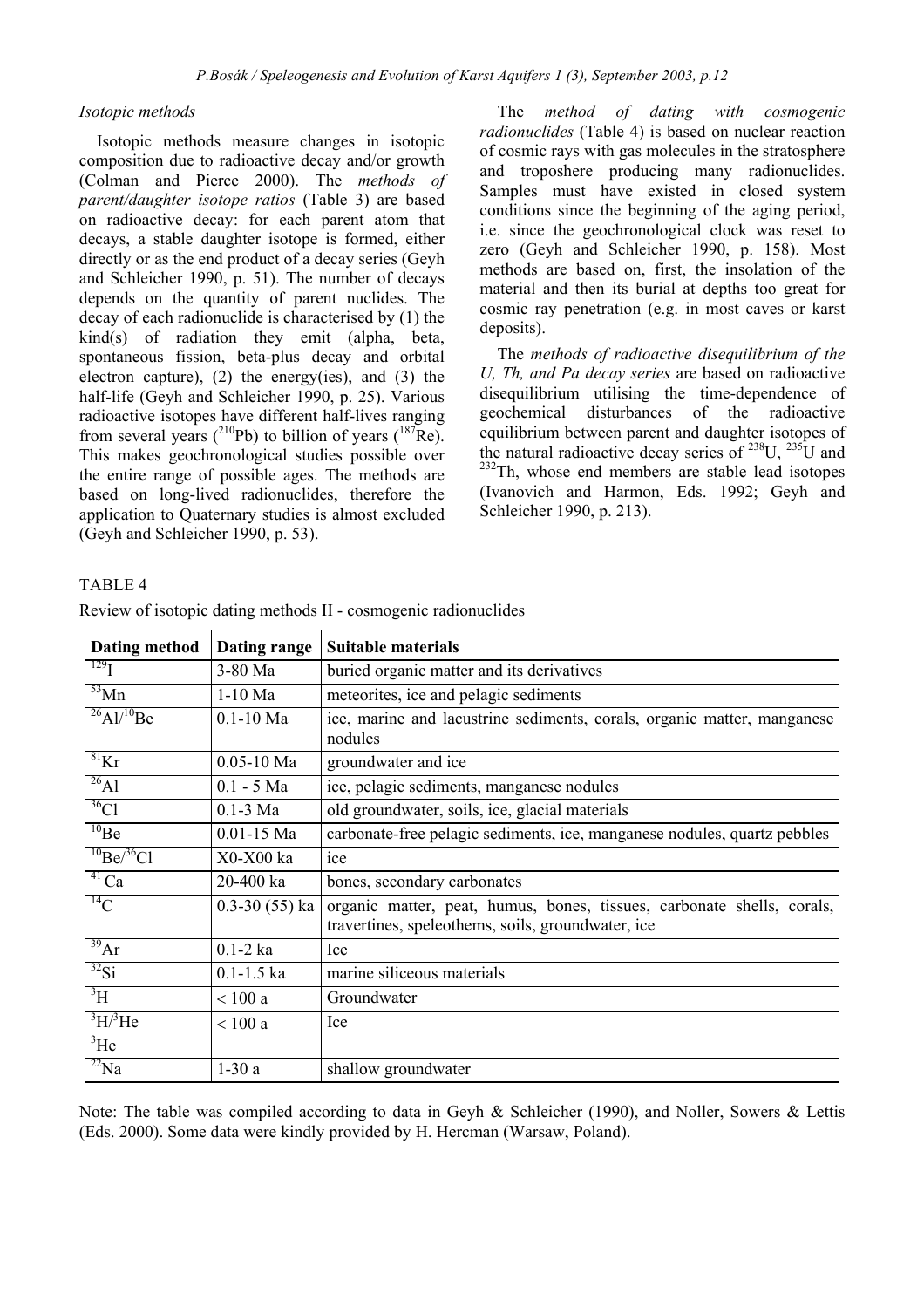| <b>Dating method</b>                                                                   | Dating range       | <b>Suitable materials</b>                                                                                                       |
|----------------------------------------------------------------------------------------|--------------------|---------------------------------------------------------------------------------------------------------------------------------|
| U/He                                                                                   | $<$ 30 Ma          | non-recrystallised aragonite (marine fossils, corals)                                                                           |
| $^{234}$ U $^{1/238}$ U                                                                | $50$ ka $-1.5$ Ma  | marine molluscs, corals, lacustrine and pelagic sediments,<br>speleothems                                                       |
| $^{230}$ Th/ $^{234}$ U                                                                | $<$ 100 a - 600 ka | fossils, bones, travertines, speleothems, oolite, manganese nodules,<br>marine phosphorites, marine hydrothermal deposits       |
| $\sqrt[230]{\text{Th}_{\text{excess}}^2}$ <sup>232</sup> Th<br>$^{230}$ Th/ $^{238}$ U | - 300 ka           | marine carbonates, manganese nodules, glass shards (volcanic ash),<br>fish bones+teeth, lacustrine sediments with clay minerals |
|                                                                                        | $< 1$ Ma           | igneous rocks phosphorite deposits                                                                                              |
| 230Th<br>excess                                                                        | $<$ 300 ka         | deep sea sediments, manganese nodules                                                                                           |
| $^{231}Pa/^{235}U$                                                                     | $0.1 - 200$ ka     | fossils, bones, oolite, manganese nodules, marine phosphorites,<br>less often travertines, speleothems; U-content several ppm   |
| $^{231}Pa/^{230Th}$                                                                    | $0.1 - 200$ ka     | U-rich marine carbonate (corals mollusc shells)                                                                                 |
| $\overline{^{226}}Ra$                                                                  | $<$ 200 ka         | marine sediments, ice                                                                                                           |
| $\overline{^{231}}Pa_{excess}$<br>$\sqrt{^{230}}$ Th <sub>excess</sub>                 | $< 150$ ka         | pelagic sediments                                                                                                               |
| $\overline{^{231}}Pa_{excess}$                                                         | $< 150$ ka         | pelagic sediments, corals, manganese nodules                                                                                    |
| $\overline{^{210}Pb}$                                                                  | $<$ 150 a          | lacustrine, fluvial and coastal marine sediments, coral, peat, ice                                                              |
| $\overline{^{224}}$ Ra                                                                 | $<$ 100 a          | corals, Fe-Mn nodules in lakes                                                                                                  |
| $^{228}\rm{Ra}$                                                                        |                    |                                                                                                                                 |
| 228Th<br>$\sqrt{232}$ Th<br>excess                                                     | $<$ 10 a           | High rate deposition in lakes, deltas, estuaries, along coast                                                                   |
| Ra/Rn                                                                                  | $30 - 100$ days    | groundwater residence time                                                                                                      |
| 234Th<br>excess                                                                        | $< 100$ days       | short-term reworking and diagenesis                                                                                             |

Review of isotopic dating methods III - radioactive disequilibrium of the U, Th, Protactinium decay series

Note: The table was compiled according to data in Geyh and Schleicher (1990); Noller, Sowers and Lettis (Eds. 2000); White (1988), and Ford and Williams (1989). Some data were kindly provided by H.Hercman (Warsaw, Poland).

The principle of all isotopic methods is that the system has to be closed after deposition, only under such conditions can radioactive equilibrium be gradually established. It means that any disturbance occurring during the evolution of the equilibrium (starting with the closure of the system) can lead to the stopping or resetting of the radiometric clocks. The nature of the "disturbance" depends on the sensitivity of the system, which mostly closes during the crystallisation of rock-forming minerals from magmas or solutions. The geochronometer can be stopped by heating, recrystallisation, diagenetic processes such as leaching, or corrosion leading to opening of the system or adjustment to new conditions (e.g., heating/cooling).

The review of isotopic methods is given in Tables 3-5 summarising only principal data of each method (dating range and suitable materials).

### *Radiometric methods*

The methods are based on the interaction of nonconducting solids with ionising alpha, beta, gamma,

and cosmic radiation that changes their physical and chemical properties (e.g., deffects in crystal lattice). The changes are known as radiation damage. The age determinations are based on two types of damage: (1) electron shell phenomena, and (2) lattice phenomena (Geyh and Schleicher 1990, p. 253-255). The review of methods is given in Table 6.

*Fission-track method* is a radiogenic method of age estimation based on accumulation of damage trails left by nuclei that are expelled during fission decays of  $238$ U. The method can be applied to minerals with relatively high U content (e.g., apatite, zircon, sphene, volcanic glass). It can be used for direct age determination and for indirect date estimates. Tracks in apatite are partially or entirely erased by increased temperature  $(110-135 \degree C)$ , which corresponds to a depth of 3-6 km at normal geothermal gradient. This behaviour has been utilised for dating of unroofing, as lesser heat causes reduction in fission-track ages and reduction of fission tracks (Dumitru 2000).

# TABLE 5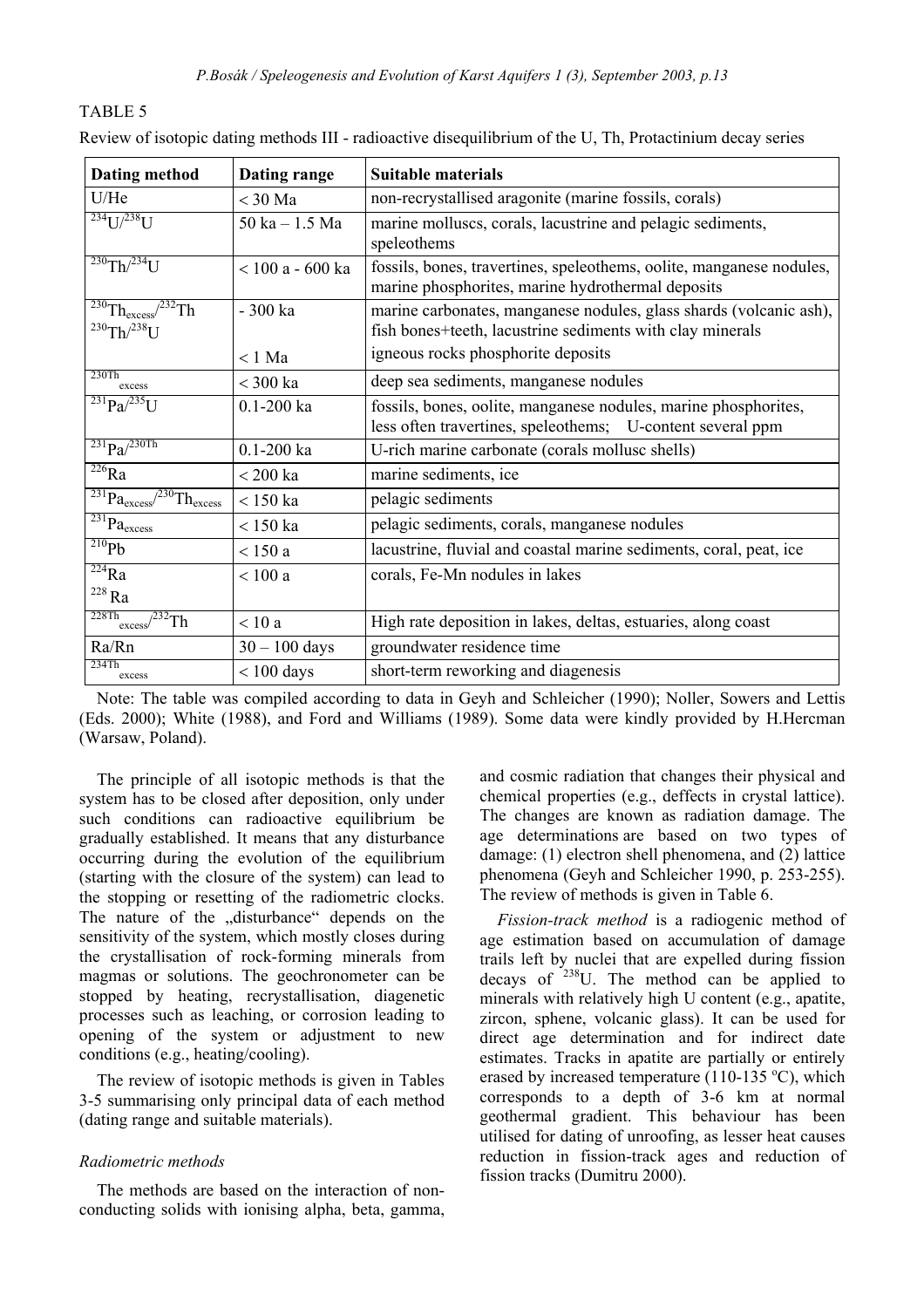*Thermoluminescence methods* are based on lattice defects in common minerals (e.g., quartz, feldspars) formed during crystallisation or from exposure to nuclear radiation. Heating of sediments causes vibration of mineral lattice and eviction of timerstored electrons from traps (Forman, Pierson and Lepper 2000). Geyh and Schleicher (1990, p. 257) cite different age ranges for different materials and there can be numerous errors resulting from different sources for the materials and their exposure (see review in Forman, Pierson and Lepper 2000).

*Electron spin resonance* is based on lift of electrons by ionising radiation from the valence band to a conduction band. Some electrons fall into quasistable traps at "forbidden" energy levels. Traps occupied by a single electron act as paramagnetic centres, whose density can be measured by ESR (Geyh and Schleicher 1990, p.273).

Numerical-ages are provided also by numerous other methods, which have been applied especially in Cenozoic geochronology (see in Noller, Sowers and Lettis, Eds. 2000). *Dendrochronology* is based on variations in annual growth rings of trees. There are records extending back more than 7 ka. *Varve dating* in laminated sediments is based on annual depositional cycles, especially in lakes. The method can be applied for sediments 18 ka old, i.e. deposited since the last glacial maximum. *Sclerochronology* is the measurement or estimation of ages or time intervals from the growth patterns or inclusions contained in the mineralised biogenic deposits of animals and plants. The method has been applied on corals, molluscs, fish otoliths. Historical records are useful for dating historical events (e.g., collapses, earthquakes).

# *Calibrated-ages, relative-ages*

Calibrated-age methods can provide approximate numerical ages. Relative-age methods provide an age sequence and most also provide some indication of the magnitude of age differences between the members in a sequence (Colman and Pierce 2000, p. 4). The methods of this type are specially chemical and biological methods and geomorphic ones.

# TABLE 6

Review of radiogenic dating methods

| Dating method                                | Dating range                                | <b>Suitable materials</b>                                                                                                                                                                                                       |
|----------------------------------------------|---------------------------------------------|---------------------------------------------------------------------------------------------------------------------------------------------------------------------------------------------------------------------------------|
| Fission track                                | 20 ka-2.7 Ga                                | Direct age -minerals, obsidian, glass (natural and man-made),<br>tectites, petrified wood, etc.)                                                                                                                                |
|                                              |                                             | Indirect - age of cooling of some minerals - uplift and erosional<br>history                                                                                                                                                    |
| Thermoluminescence                           | $< 500$ ka                                  | archeological objects, quartz and feldspars, flint tools, shells,<br>bones teeth, polymineral fine-grained samples, lava (plagioclase),<br>tectites, volcanic glas, loess, travertine and speleothems, fossil<br>calcite shells |
| Optically simulated<br>luminescence          | $1-700$ ka                                  | eolians, fluvial, glacial sediments, quartz, zircon                                                                                                                                                                             |
| Electron spin<br>resionance<br>(ESR and EPR) | 25-50 ka to $> 1$ Ma<br>$(2100 \text{ Ma})$ | fossils, speleothems, travertine, caliche and vein fillings, pelagic<br>sediments, ceramics, cooling ages of quartz, feldspars, silicates,<br>glass, apaptite etc., crystallization age of gypsum                               |
| Exo-electron<br>method (TSEE)                | $< 100$ ka                                  | bones and dentin                                                                                                                                                                                                                |
| Thermally simulated<br>current (TSC)         | $1-2$ Ma                                    | basalts only                                                                                                                                                                                                                    |
| Alpha-recoil track                           | $>100$ ka                                   | crystallisation of rock-forming minerals (esp. mica), ages of<br>bones and dentin, low U content                                                                                                                                |

Note: The table was compiled according to data in Geyh & Schleicher (1990); Noller, Sowers & Lettis (Eds. 2000); White (1988), and Ford & Williams (1989). Some data were kindly provided by H. Hercman (Warsaw, Poland).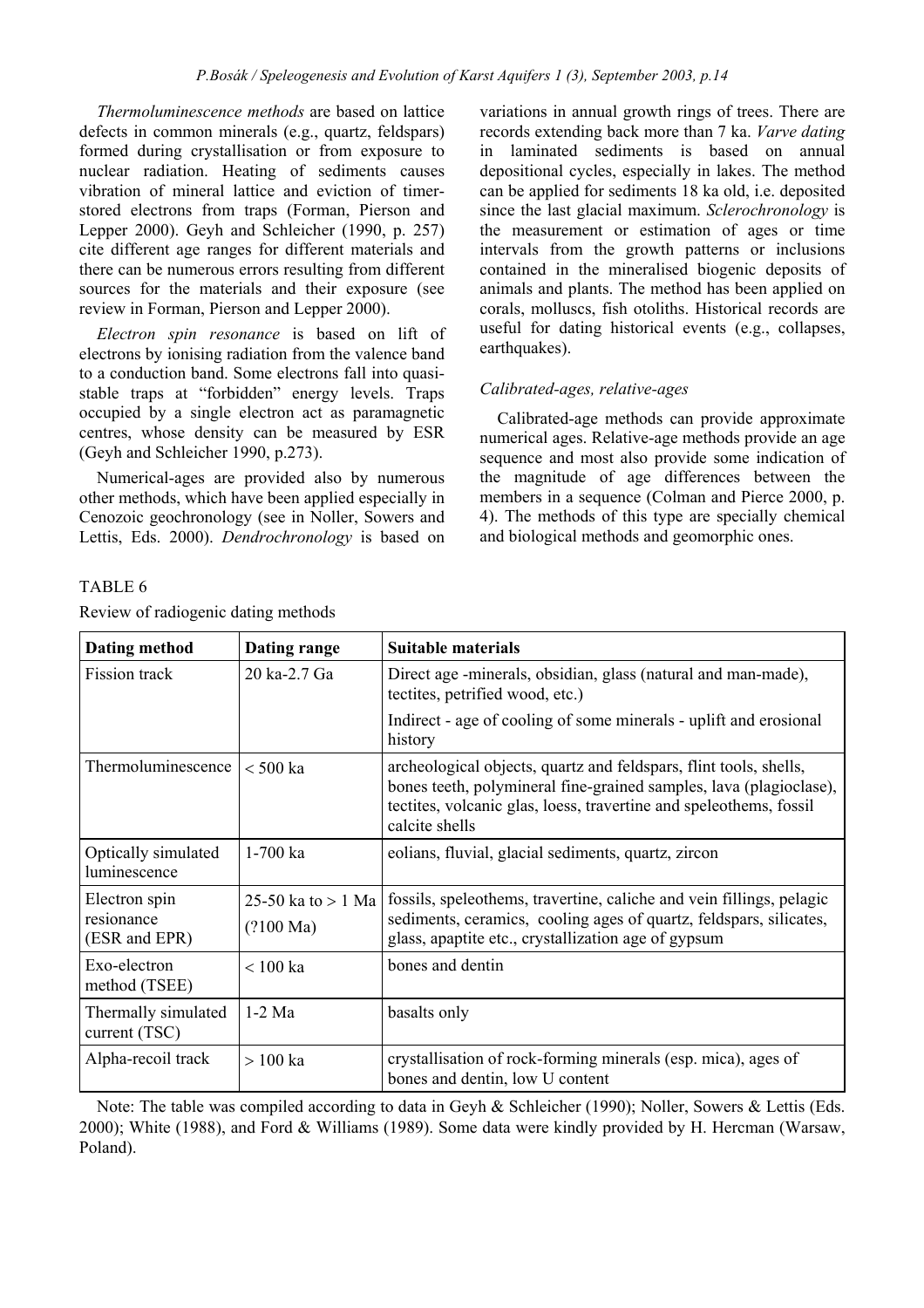| Dating method                  | Dating range                                   | <b>Suitable materials</b>                                                                                                                                                                     |
|--------------------------------|------------------------------------------------|-----------------------------------------------------------------------------------------------------------------------------------------------------------------------------------------------|
| Amino-acid<br>racemization     | $\leq 500$ ka<br>theoretical range<br>$<$ 5 Ma | dating fossils matter that contains amino acids: bones, teeth,<br>foraminifera, coprolites, mulluscs, land snails, marine<br>phosphorites, tuffs, carbonate mud and oolite, speleothems, wood |
| Amino-acid<br>degradation      | up to Miocene                                  | molluscs, foraminifers                                                                                                                                                                        |
| Obsidian<br>hydration          | $0.01 > 1$ Ma                                  | obsidian, ignimbrite, basaltic glass, fused shale, slag, vitrophyre, other<br>natural glasses                                                                                                 |
| N and collagen<br>dating bones | $< 100$ ka                                     | skeletal materials                                                                                                                                                                            |
| F and U dating<br>bones        | up to Pliocene                                 | skeletal materials                                                                                                                                                                            |

Review of chemical and biological methods

TABLE 7

Note: The table was compiled according to data in Geyh & Schleicher (1990); Noller, Sowers & Lettis (Eds. 2000); White (1988), and Ford & Williams (1989).

Chemical and biological methods are based on the assumption that certain reaction rates (e.g., diffusion, exchange, oxidation, hydration) are at least nearly constant. The age is estimated from the initial and end concentrations of suitable reactants or products (Geyh and Schleicher 1990, p. 345). The *amino-acid racemization method* is based on the slow conversion of amino acids after an organism has died. The *amino-acid degradation method* is based on the natural degradation (mainly dehydration) of the ABA acid (Geyh and Schleicher 1990, p. 355). In the *obsidian hydration method* glasses adsorb water on the surface, where it becomes chemically bound, forming a hydrated layer. The process is diffusion controlled, so the layer grows very slowly. The diffusion front of the hydrated layer is a sharp boundary (Geyh and Schleicher 1990, p. 362). Dating of bones by the *nitrogen and collagen method* is based on the rate of protein decomposition, which is influenced by numerous natural factors. The *fluorine-chlorine-apatite method* in combination with the collagen method was modified by Wyszocański-Minkowicz (1969) to relative dating of bones identifying climatic conditions of bone fossilisation. Nevertheless, the recent data indicate that the expectations are very far from the reality and the method does not function. The *fluorine or uranium methods* utilises the fact that skeletal remains continually take up F and U from groundwater via an irreversible ionic exchange. Both methods are very rough with low precision (Geyh and Schleicher 1990, p. 356-357 and 336-370). There are also other methods, like rock-varnish method, lichenometry, soil chemistry applied in Quaternary geochronology (see in Noller, Sowers and Lettis, Eds. 2000, p. 241-292) or chemical electron-spin-resonance dating, molecular (protein

and DNA) clocks, Ca diffusion and cation-ratio methods (see in Geyh and Schleicher 1990, p. 359- 369).

# *Correlated-ages*

Correlated-ages are based on the methods of classical geology, geochemistry, geophysics, paleontology and, archeology, e.g., paleontology and stratigraphy, paleomagnetism and magnetostratigraphy, climatic correlations and stable isotope studies, astronomical correlations, tephrochronology, archeology. Principles of these methods are summarised in various textbooks (e.g., for Quaternary in Noller, Sowers and Lettis, Eds. 2000). Combinations of methods have been often applied, e.g., paleontology/stratigraphy with magnetostratigraphy or stable isotope studies or astronomical variations. Particularly useful is the combination of correlated-age methods with numerical-age determination of some marker horizons.

The methodology applied to obtain correlated-age results depend on the nature of the geologic material filling the (paleo)karst and on the types of karst. The fills of exokarst landforms such as sinkholes offer more possibilities for the preservation of fossil fauna and flora than do cave interiors. Troglobitic fauna and flora are usually much too small in number and volume to be significant (Ford and Williams 1989, p. 367). Therefore, fossil remains within a cave that come from the surface (carried in by sinking rivers) or from trogloxenes (e.g., bats, some birds, some mammals) are more important. Airborne grains (pollen, volcanic ash) can only be important when favourable air-circulation patterns are developed within a cave.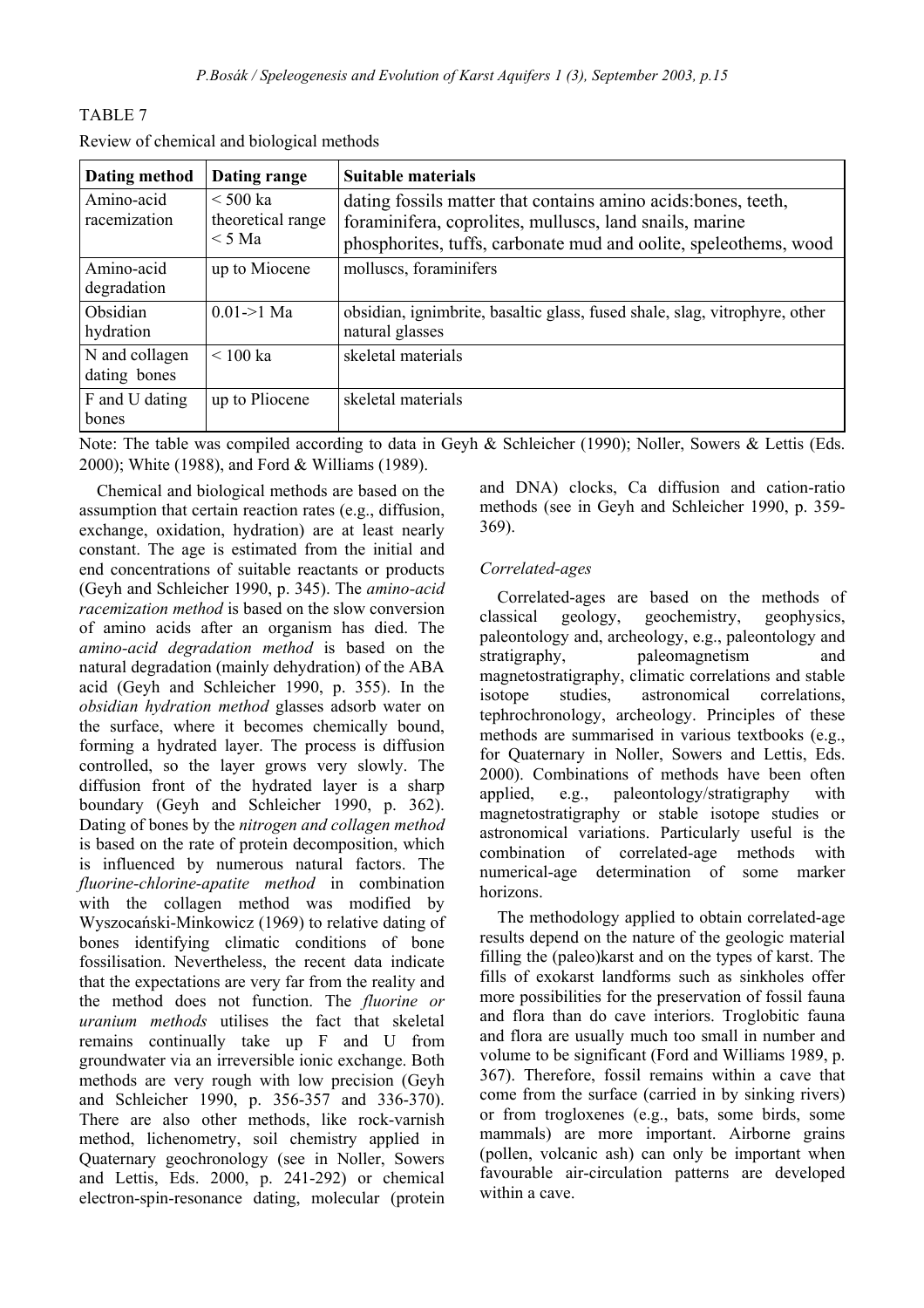There are also numerous *geomorphic methods*, applied especially to young – Cenozoic – landscape and coast evolution. Methods are in general summarised in Noller, Sowers and Lettis (Eds., 2000).

*Stratigraphy*. The duration of stratigraphic unconformity can be determined by its chronostratigraphic representation (Esteban 1991, p. 92) based on (1) minimum gap (the time interval not represented by the sedimentary record in the area, caused either by complete erosional removal or by nondeposition. The minimum gap corresponds to the difference between the youngest age of the truncated section and the oldest age of the onlapping section), and (2) maximum gap (the maximum time interval absent in the sedimentary record in the area. The maximum gap corresponds to the difference between the age of the truncated section and the age of the youngest bed of the onlapping section; Fig.5).

The stratigraphic order in sedimentary sequences is governed by the *law of superposition*, according to which under normal tectonic settings the overlying bed is younger than the underlying one. The law is valid for the majority of sedimentary sequences. However, the karst environment represents one exception. Owing to the dynamic nature of karst, its polycyclic and polygenetic character, karst records can be damaged by the simple process of redeposition. In several places in the Czech Karst (Czech Republic) during the Early Quaternary (Biharian stage), destruction of the roofs of some caves and re-opening of fossilised vertical shafts (drawdown vadose connections) caused the excavation of pre-Quaternary fossil-bearing sediments and their deposition into younger caves. In Koněprusy Caves, such re-deposited fill from a vertical chimney was washed into a block collapse in the form of pseudo-matrix (see Bosák, Horáček and Panoš 1989). Contamination of younger deposits by re-deposited fossil-bearing sediments has been known elsewhere in caves (e.g., re-deposition of Cretaceous forams in Pleistocene deposits in the Moravian Karst). In Castleguard Cave (Canadian Rocky Mts.) there are Cretaceous pollen in basal varve layers of Würmian age (D.C. Ford, pers. comm. 2002). Well-known are also sandwich structures, described by Osborne (1998). Younger beds are inserted into voids in older ones. Those processes degrade the record in karst conservers (Horáček and Bosák 1989).

*Biostratigraphy*. Reinforcing the law of superposition are the use of *index fossils* (a widely distributed fossil that occurs only in one stratigraphic horizon), and the concept of *facies* (different conditions can at one and the same time create

different assemblages at different sites, while almost identical assemblages may derive from different time periods). Biostratigraphy is based on vertical subdivision of geologic time according to fossil fauna and flora, which dominated at the studied time. Biostratigraphic systems may be defined either as a *range zone*, i.e. by means of the first and the last appearance dates of suitable index forms, or as an *assemblage zone* if based on specific characteristics of community structure. The time interval of individual biozones depends on the general evolution velocities of living organisms, therefore intervals shorter than 0.3 Ma can scarcely be recorded by biozonation and the common resolution is 0.7 Ma (Jindrich Hladil, pers. comm. 2002). A useful correlation is given in Haq, Hardebol and Vail (1988) and Berggren et al. (1995) indicating that the resolution of individual biozones of different kinds of fossils range from more than 6.5 to about 0.3 Ma. For biostratigraphic zonation, the application of fauna/flora evolution differs for marine and terrestrial records: nevertheless the principles of zonation in marine and lacustrine sediments are very similar. Fauna and flora in the terrestrial domain are often facies dependent, influenced especially by climate. In the Cenozoic, mammalian biozones (MQ, MN) differ in duration in different regions as a consequence of migration velocities and routes (see Horáček and Kordos 1989). There is also known "mixing" of flora of Carboniferous and Permian affinities, e.g., in Czech Upper Paleozoic limnic basins; arid facies contain Permian flora deeply below Carboniferous/Permian boundary.



**Fig. 5.** Chronostratigraphic representation of an unconformity (modified after Esteban 1991).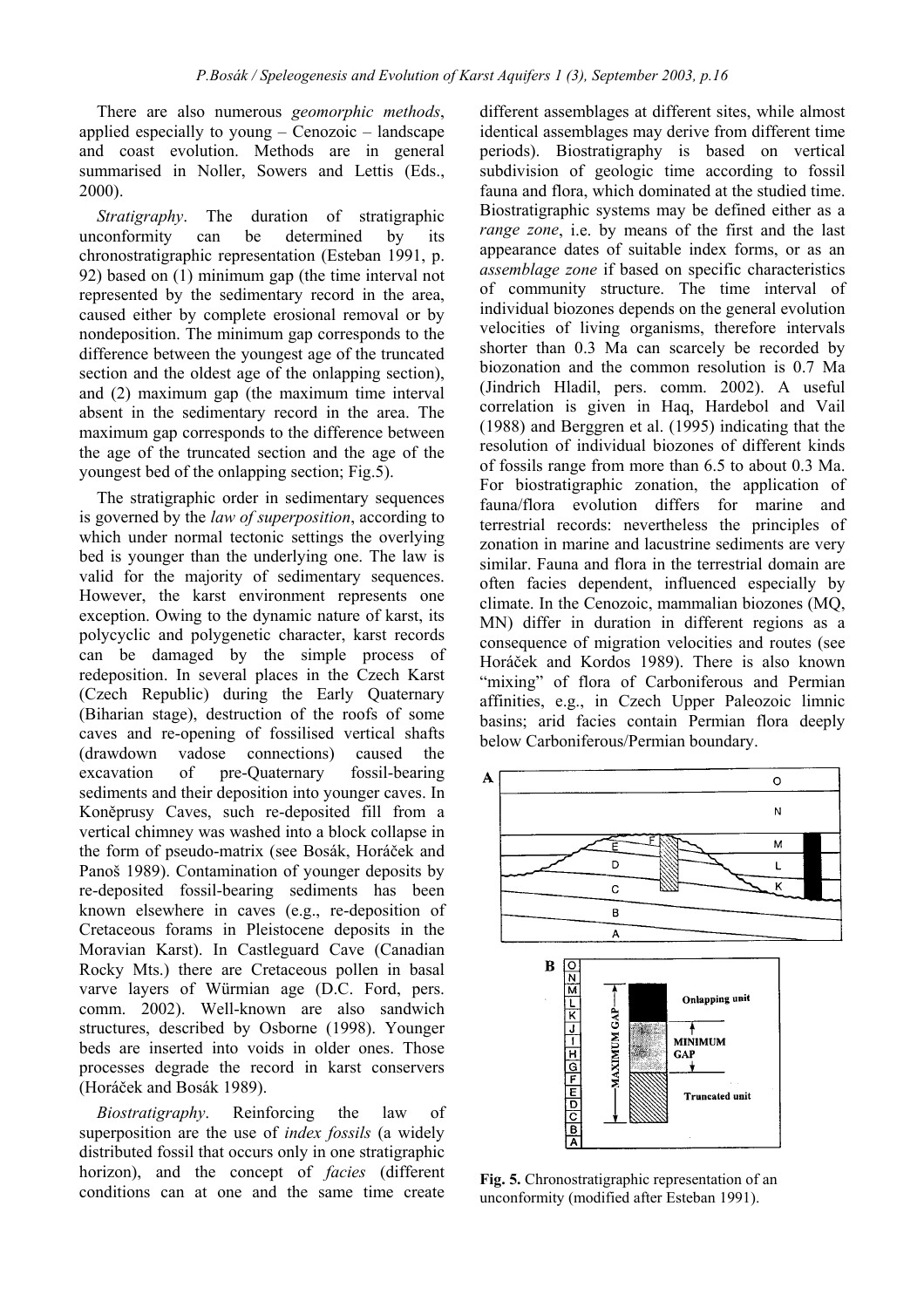Submerged caves may be characterised by peculiar biotopes containing very old elements with close ties to deep-sea fauna (e.g., recently in the Caribbean area). Caves can serve as refuges over very long time-spans, with highly conservative faunal assemblages. Such situations need to be recognised during the biostratigraphic interpretation of marine organisms found in cave facies, especially when studying transgressive tracts on karst surfaces (see also Horáček and Kordos 1989, p. 610).

*Paleomagnetism and magnetostratigraphy*. The method is based on variations in the polar declination, inclination and intensity of the Earth´s magnetic field. The changes are recorded in rocks by the orientation of magnetic minerals during their deposition or crystallisation. Use of records of ancient variations as a dating tool relies on matching the curves of declination and inclination in a given deposit with established curves (standard timescales) that have been dated by independent methods (e.g., Ford and Williams 1989). The method faces numerous constraints and thresholds, especially where there is no independent dating of deposits by numerical-ages.

The complete reversals (excursions) of the field occur at  $10^5$ -10<sup>6</sup> years and establish the principal time units (chrons). Nevertheless, there were periods when the polarity was stable for very long times, e.g., in the Cretaceous from about 107 to about 83 Ma (see e.g., Haq, Hardebol and Vail 1988). Most normal- or reverse-polarised deposits contain shortlived changes of polarity (subchrons) with durations from  $10^0$  to  $10^2$  ka. The combination of detailed micropaleontology with dense sampling for paleomagnetic analysis can result in high-resolution scales, e.g., a precision of about 5 ka on the Jurassic/Cretaceous boundary in the Tethyan realm (Houša et al. 1999) or even better for reversals in Pleistocene record combining paleomagnetism and thermoluminescence dating (Zhu and Tschu, Eds. 2001).



**Fig. 6.** Measured magnetostratigraphic profiles in some of Slovenian (A) and Slovak caves (B) and their correlation with the magnetostratigraphic chart of Cande & Kent (1995; after Pruner & Bosák 2001). A. Slovenia: 1 – Črni Kal-Černotiče, 2 – Kozina profile, 3 – Divača profile, 4 – Divaška Jama, 5 –Trhlovca Cave; B. Slovakia 1-2 – Belianská Cave, 3-7 – Demänovská jaskyňa Slobody, 8-9 – Demänovská jaskyňa Mieru, 10-13 – Domica Cave, 14 –Ochtinská Aragonite Cave.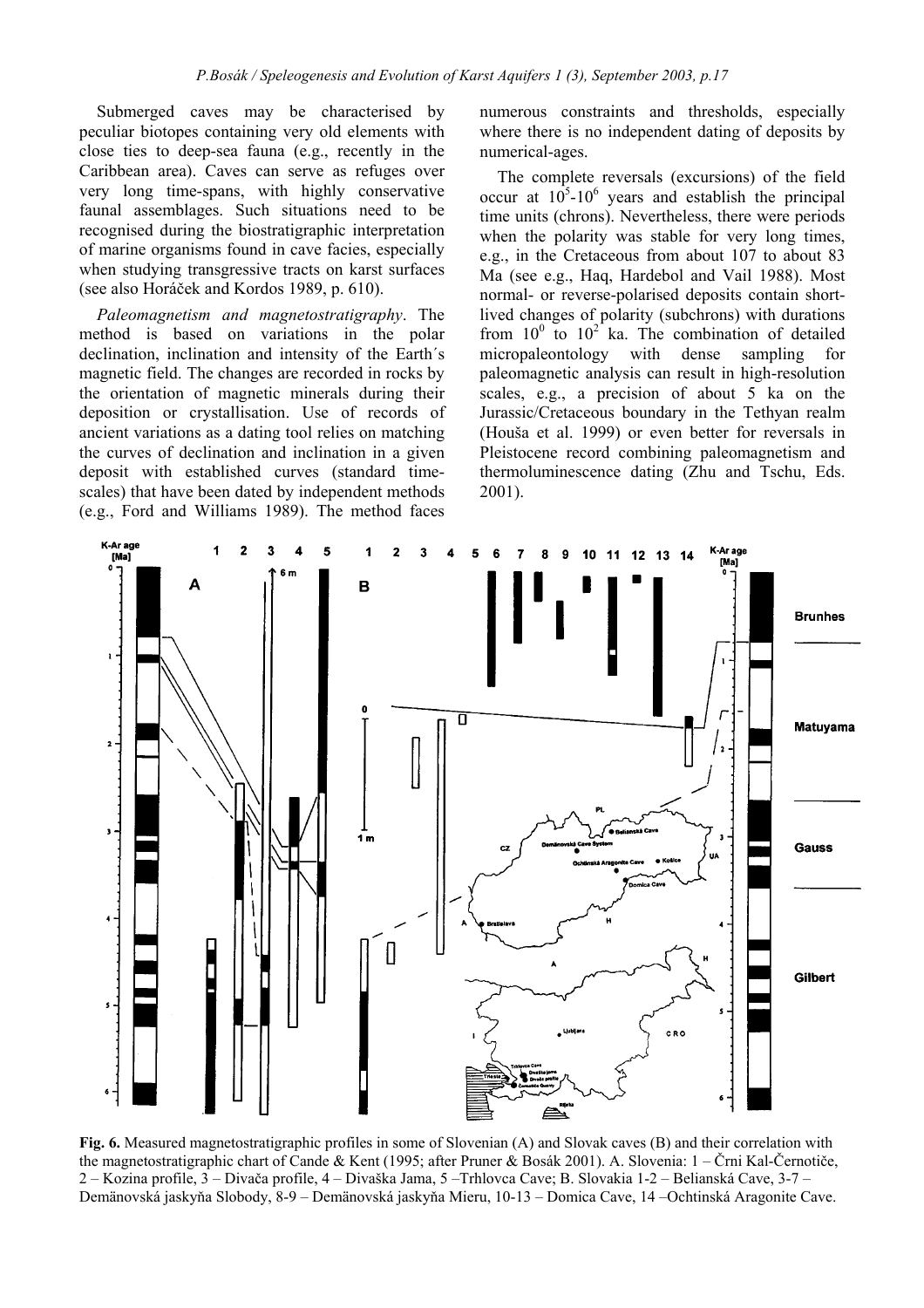The application of the method for dating clastic cave sediments has been limited by the complex conditions underground, i.e. it is often necessary to combine it with other methods offering numericalrelative- or correlate-ages. Moreover, the character of cave deposition results in numerous breaks in deposition, in which substantial timespans can be lost (Bosák et al. 2000; Pruner and Bosák 2001). The example of correlation of magnetostratigraphy results from selected caves in Slovakia and Slovenia is presented in Fig. 6. Paleomagnetic and magnetostratigraphic studies have been successfully applied also on calcite speleothems (e.g., Latham, Schwartz and Ford 1979, 1986).

The secular variations are quasi-periodic changes in declination and to lesser extent also of inclination. The changes are of smaller magnitude than those described as excursions and appear to be merely regional in extent. They presumably result from changes in the non-dipole component of the magnetic field. If the changes are dated independently, they can be used in chronostratigraphic time scales (Bradley 1999). The study of magnetosusceptibility of different age periods when adjusted to numerical- or correlateages represents also a useful tool for correlation or dating. The method can be used in deep-sea sediments, carbonate platforms, loess accumulations, etc. The content of ferro- and paramagnetic minerals is studied. Their contents are fixed during deposition and/or early diagenesis. Magnetosusceptibility stratigraphy has been applied to some Devonian carbonate sequences (Crick et al. 1997; Hladil et al. 2002) or for some Quaternary deposits (Kadlec et al. 2001). The changes in magnetosusceptibility are believed to be influenced by climatic conditions (temperature, humidity, winds) and, maybe, by Milankovich cycles.

*Astronomical correlations*. Orbital perturbations, known also as Milankovich cycles, reflect the astronomical cycles: the precession of the equinoxes (with a periodicity of 19 and 23 ka), obliquity of the ecliptic (41 ka) and eccentricity of the orbit (100 ka). It is widely believed that the orbital-forcing, Milankovich-rhythm mechanism is responsible for continental icesheet build up and the consequent sealevel changes, which can be recorded e.g., in Caribbean-model shallow marine carbonate sequences as erosional/karst surfaces and meteoric diagenetic changes (e.g., Tucker and Wright 1990). Astronomical cycles are well preserved both in marine and continental deposits, especially in laminated sequences and profiles with cyclic patterns. Most of studies indicate cycles of about 20- 23 ka, 40-41 ka, 100 ka and 400-405 ka, which can be mutually superimposed. The detailed study of cyclicity of sediments, i.e. calibration of sedimentary cycles, or other cyclic variations in the geological record, to computed time series of the quasi-periodic variations of the Earth´s orbit, can result in cyclostratigraphic sequential scales. When calibrated by numerical dating (e.g., Ar/Ar single grain) they can substantially contribute to the construction of geological time scales (e.g., Neogene astrochronology in the Mediterranean; Krijgsman et al. 2002; Abdul Aziz et al. 2002) and to the improvement of previous models, e.g., the standard geomagnetic polarity timescale of Cande and Kent (1995) for the Cenozoic was age-corrected by astrochronology (Abdul Aziz et al. 2002).

*Stable isotopic studies*. Oxygen isotopic studies provide data to understand past environmental conditions, especially paleotemperatures. Relative abundance of oxygen  $^{16}O$  and  $^{18}O$ , the  $^{18}O$ / $^{16}O$  ratio, is compared with that in standards (PDB belemnite for solids and standard mean oceanic water – SMOW – for liquids; e.g., J.D. Wright 2000). If variations of marine stable isotope records are compared with numerical-ages and correlated-ages, a chronostratigraphic time scale can be constructed (Emiliani 1955; Shackleton and Opdyke 1973; Hays, Imbrie and Shackleton 1976; Imbrie et al. 1984). The oxygen isotope curve shows temperature changes influenced by glaciations. The time scale for the whole Quaternary has been established by this means. It is composed of 22 stages, with boundaries numerically dated by  ${}^{14}C$ , K/Ar, Ar/Ar and U series dates and compared with paleomagnetic records and orbital variations. The stable isotope time scale has been often used for karst studies (e.g., Mylroie and Carew 1986; see also Ford and Williams 1989).

# **Correlation of cave levels and river terraces**

Correlation of cave levels with river terraces has been relatively common in the past. Speleogenetic models of extensive areas were based on such correlation (e.g., the Czech Karst with the Berounka River, Czech Republic; Hromas 1968). Nevertheless, most of these correlations were limited to nearby rivers rather than to entire drainage areas (White 1988, p. 318). Sawicki (1909) defined so-called *evolution level*, i.e. connected with the piezometric surface and oriented towards the base level (see also Bögli 1981). This view allows to determined "cave levels" even for deep phreatic or bathyphreatic systems, see Hölloch Cave System (Muotatal, Switzerland; Bögli 1966) with three main levels of bathyphreatic caves correlated with principal interglacials of the Alps.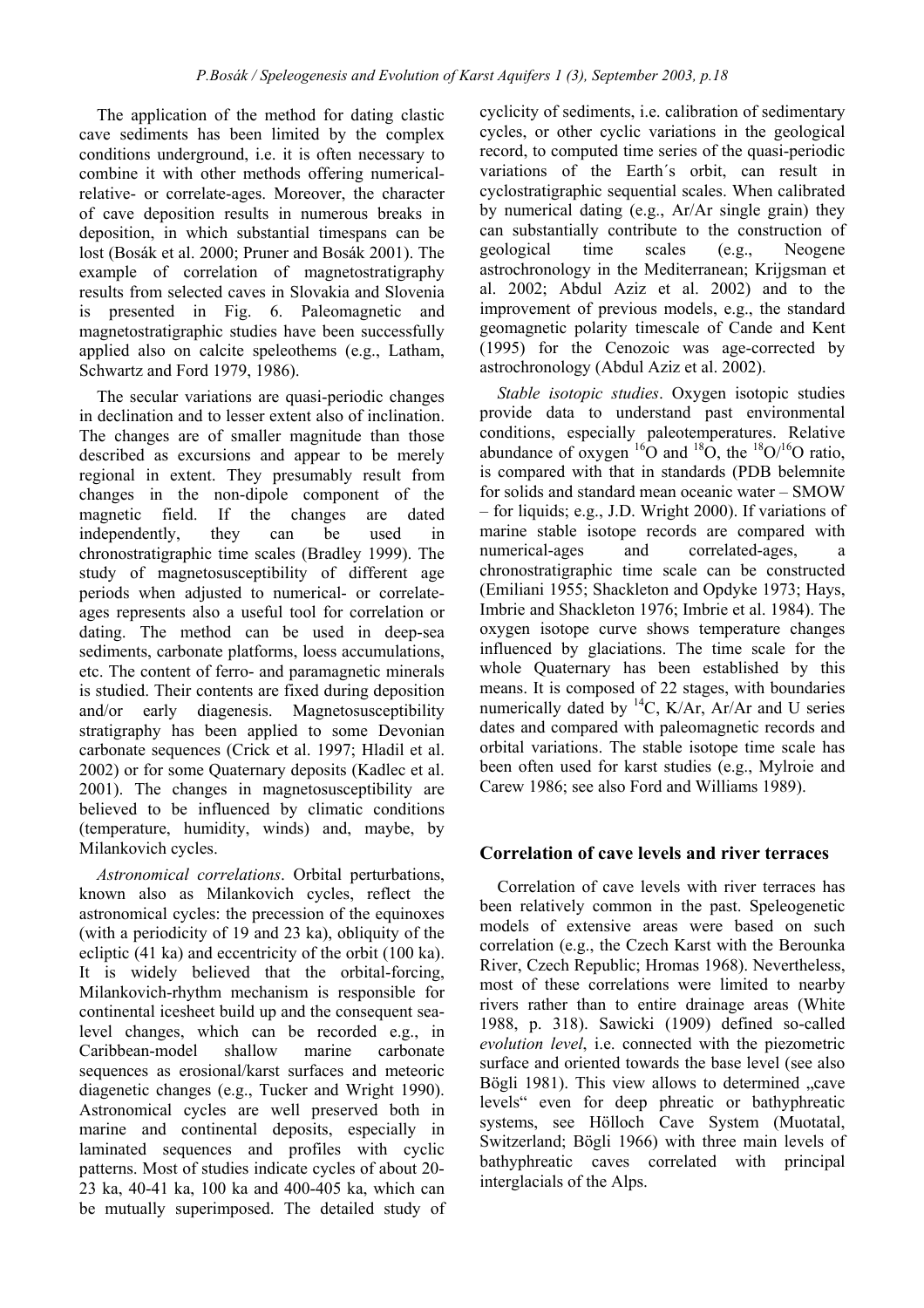White (1988) mentioned several examples of cave levels (water table *sensu* Ford 1968 or epiphreatic caves *sensu* Jennings 1985) correlated with the entrenchment of rivers, especially of the Mammoth Cave System (U.S.A.), where cave sediments showed good agreement between magnetostratigraphy and the model for its Tertiary-Quaternary evolution. Detailed analysis of factors influencing the interpretation of cave levels was summarised by Palmer (1984). Sharply defined cave levels with narrow vertical ranges (e.g., Mammoth Cave, Kentucky, USA) appear to have formed in response to intermittent episodes of rapid valley entrenchment, probably by headward erosion, followed by lengthy periods of virtually static base level.

Maybe the most conspicuous example of correlation of river terraces and cave levels has been in the Demänová Cave System (Demänovská Valley, Low Tatras Mts., Slovakia) developed by Droppa (1966) and mentioned in numerous textbooks (e.g., Bögli 1981, p. 116-119; Jennings 1985, p. 243-244). Droppa (1966) recognised 9 cave levels and correlated them to the well-developed terrace system of the Váh River. Recent detailed magnetostratigraphic (Pruner and Bosák 2001) and U-series dating of cave sediments and speleothems (Hercman et al. 1997) in the  $4<sup>th</sup>$  and  $5<sup>th</sup>$  cave levels (*sensu* Droppa 1966) has shown that the cave fill of these passages is older than the age of correlated terrace of the Váh River. From the combination of results, the  $4<sup>th</sup>$  cave level was dry already at about 700 ka (the base of speleothem is ca 685 ka), although previous correlation with river terraces assumed the age of speleogenesis to Mindel 2, i.e. to ca 330-500 ka (Droppa 1972). Magnetostratigraphic data from higher cave levels from both Demänovská and parallel Jánská Valley indicate that the age of cave fill can be correlated with the age of sediments covering river terraces of the Váh River. Caves formed under phreatic and reworked under vadose conditions are therefore older. From the longitudinal sections of the cave system it is concluded that the evolution of passages followed the four state model of Ford (1968, 1971) and Ford and Ewers (1978). Upper levels represent rather deep phreatic caves with multiple deep loops later modified by vadose entrenchment and bypassing, while the lower cave levels can be correlated with nearly ideal watertable cave with minor shallow phreatic loops. Therefore, the cave levels should be correlated with the positions of respective karst springs rather than with terrace surfaces of the same or similar elevation, which can be lowered by subsequent erosion.

### **Conclusions**

The precise dating of events during karst initiation, evolution and destruction is a highly risky task. Owing to the fact that karst and caves have been developing since the Archean, nearly all known dating methods can be applied. Paleokarst features can be fossilised by infilling and/or cover with a broad variety of rocks: marine and continental chemical and siliciclastic deposits, mineral deposits produced e.g., by weathering or hydrothermal activity, products of volcanism (lava, volcaniclastics). Recent karst surfaces and accessible caves can be covered/filled by a very similar spectrum of fills.

The methods determining the age of fills directly are based on physical, chemical and biological methods, plus methods of classical geology and stratigraphy. There are also indirect means of dating – correlation with correlative sediments not occurring in the karst itself. The range of age data produced by individual groups of methods substantially differs. There are geochronologic methods giving real dates – numerical-ages and ages based on correlation – calibrated (or relative)-age and correlate-age. The principal problem of dating of paleokarst features is in determining the duration of stratigraphic discontinuities. The longer are the discontinuities, the greater is the proportion of time not recorded in any correlated sediments (40 to 90 % of time can be missing in old platforms). Results of paleokarst evolution are best preserved directly beneath a cover of marine or continental sediments, i.e. under sediments, which terminated karstification periods or phases. The longer the stratigraphic gap the more problematic is precise dating of the age of the paleokarst, if it cannot be chronostratigraphically proven. Therefore, ages of paleokarsts have been associated chiefly with periods just or shortly before the termination of the stratigraphic gap. The characteristic time scale for the development of a karst surface landform or a conduit is 10 to 100 ka (White 1988, p. 304).

The dating of cave initiation and evolution, i.e. the origin of the void within the bedrock is more problematic. The age of the erosional cave falls between the age of the host rock and that of the oldest dated fill. With the inception theory, the true start of speleogenesis can hardly be estimated. Many caves contain only very young fills, older ones having been excavated during repeating cave exhumations/rejuvenations caused by changes in hydraulic conditions, spring position, climate, etc. The minimum age for the cave initiation phase is estimated to be a minimum of 10 ka and cave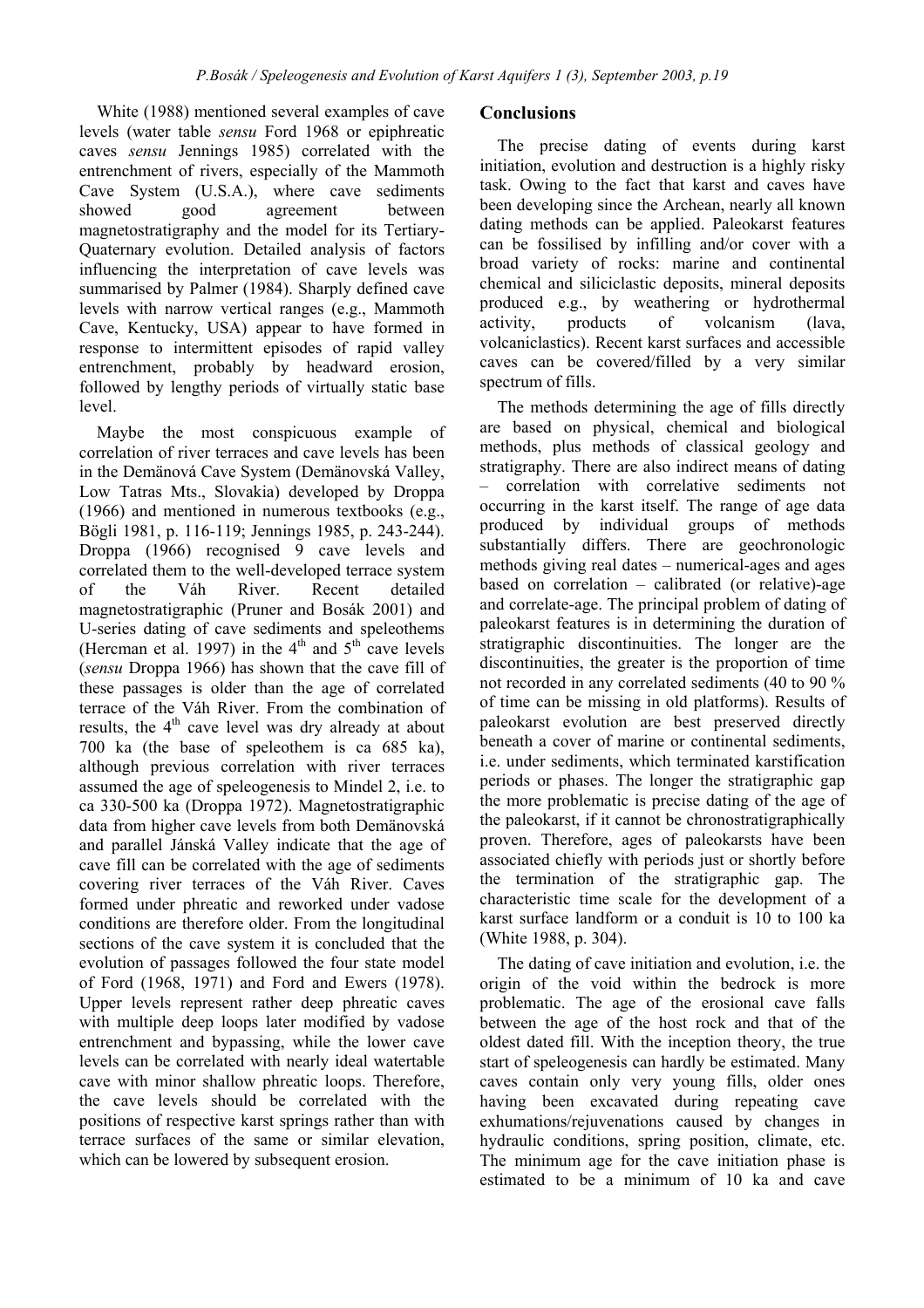enlargement up to accessible diameters usually takes about 10-100 ka under favourable conditions.

The end of karstification occurs at the moment when host-karst rock together with its karst phenomena is completely eroded/denuded - the end of the karst cycle. In such case, nothing can be dated, all has been denuded. Karst forms of individual evolutionary stages (cycles) can be destroyed by erosion, denudation and abrasion, complete filling of epikarst and covering of karst surface by impermeable sediments, without the necessity of destroying the entire sequence of karst rocks (the cycle of erosion). Temporary and/or final interruption of karstification is caused by the fossilisation of karst due to loss of the hydrological function of the karst. Nevertheless, in contrast to living organisms, the development of the karst system can be "frozen" and rejuvenated even for a multiplicity of times (polycyclic and polygenetic nature of karst). Further, the dynamic nature of karst can cause redeposition and reworking of classical stratigraphic order, making the karst record unreadable and problematic for interpretation.

The final answer to the question posed in the introduction is: according to my long-lasting experience, yes we can date karst processes and events; under extremely favourable conditions we can date the products of some processes very precisely by numerical dating and/or a combination of methods, but in a majority of cases we have to handle a number of unknown factors. To solve the problem we apply complex approaches, including geopoetry, more or less successfully depending on talent of student of the karst.

# **Acknowledgement**

The compilation of this review was supported by the Grant Agency of the Academy of Sciences of the Czech Republic (Grant No. A3013201) and the Research Plan of the Institute of Geology of the Czech Republic (No. CEZ Z 03-013-912). The author especially acknowledges the contribution of Derek C. Ford (McMaster University, Canada), who carefully and critically reviewed the manuscript. Helena Hercman (Institute of Geological Sciences, Polish Academy of Sciences, Warsaw) supported special data concerning numerical dating in karst sciences. Jindrich Hladil (Institute of Geology, Academy of Sciences of the Czech Republic, Prague) contributed by some critical comments and data.

### **References**

- Abdul Aziz H., Krijgsman W., Hilgen F.J., Wilson D.S., Langereis C.G. and Calvo J.P. 2002. An astronomical polarity time scale for the Middle Miocene based on continental sequences. Geophysical Research Abstracts, 4 (CD ROM).
- Berggren W.A., Kent D.V., Swisher C.C.II and Aubry M.-P. 1995. A revised Cenozoic geochronology and chronostratigraphy. In: Geochronology time scales and global stratigraphic correlation, SEPM Special publication 54, 129-212.
- Bögl, A. 1966. Karstwasserfläche und unterirdischer Karstniveaus. Edrkunde 20, 11-19.
- Bögli A. 1981. Karst hydrology and physical speleology. Berlin: Springer, 284 pp.
- Bosák P. 1987. Paleokarst key to paleogeography and stratigraphy of continental periods. 3. Pracovni seminár z paleoekologie. Sbor. Konf., 2-14, Brno (in Czech)
- Bosák P. 1989. Problems of the origin and fossilization of karst forms. In: Bosák P., Ford D.C., Głazek J. and Horáček I. (Eds.), Paleokarst. A Systematic and Regional Review. Amsterdam-Praha:.Elsevier-Academia, 577-598.
- Bosák P. 1996. The evolution of karst and caves in the Koněprusy region (Bohemian Karst, Czech Republic) and paleohydrologic model. Acta Carsologica 25, 57-67.
- Bosák P. 1997. Paleokarst of the Bohemian Massif in the Czech Republic: an overwiev and synthesis. International Journal of Speleology 24  $(1-2)$ ,  $3-40$ .
- Bosák P. 1998. The evolution of karst and caves in the Koněprusy region (Bohemian Karst, Czech Republic), part II: hydrothermal paleokarst. Acta Carsologica, 27(2- 3), 41-61.
- Bosák P., Ford D.C. and Głazek J. 1989. Terminology. In: Bosák P., Ford D.C., Głazek J. and Horáček I. (Eds.), Paleokarst. A Systematic and Regional Review. Amsterdam-Praha:.Elsevier-Academia, 25-32.
- Bosák P., Horáček I. and Panoš V. 1989. Paleokarst of Czechoslovakia. In: Bosák P., Ford D.C., Głazek J. and Horáček I. (Eds.), Paleokarst. A Systematic and Regional Review. Amsterdam-Praha:.Elsevier-Academia, 107-135.
- Bosák P., Mylroie J.E., Hladil J., Carew J.L. and Slavík L., in print. Blow Hole Cave: Unroofed cave on San Salvador Island, the Bahamas, and its importance for detection of paleokarst caves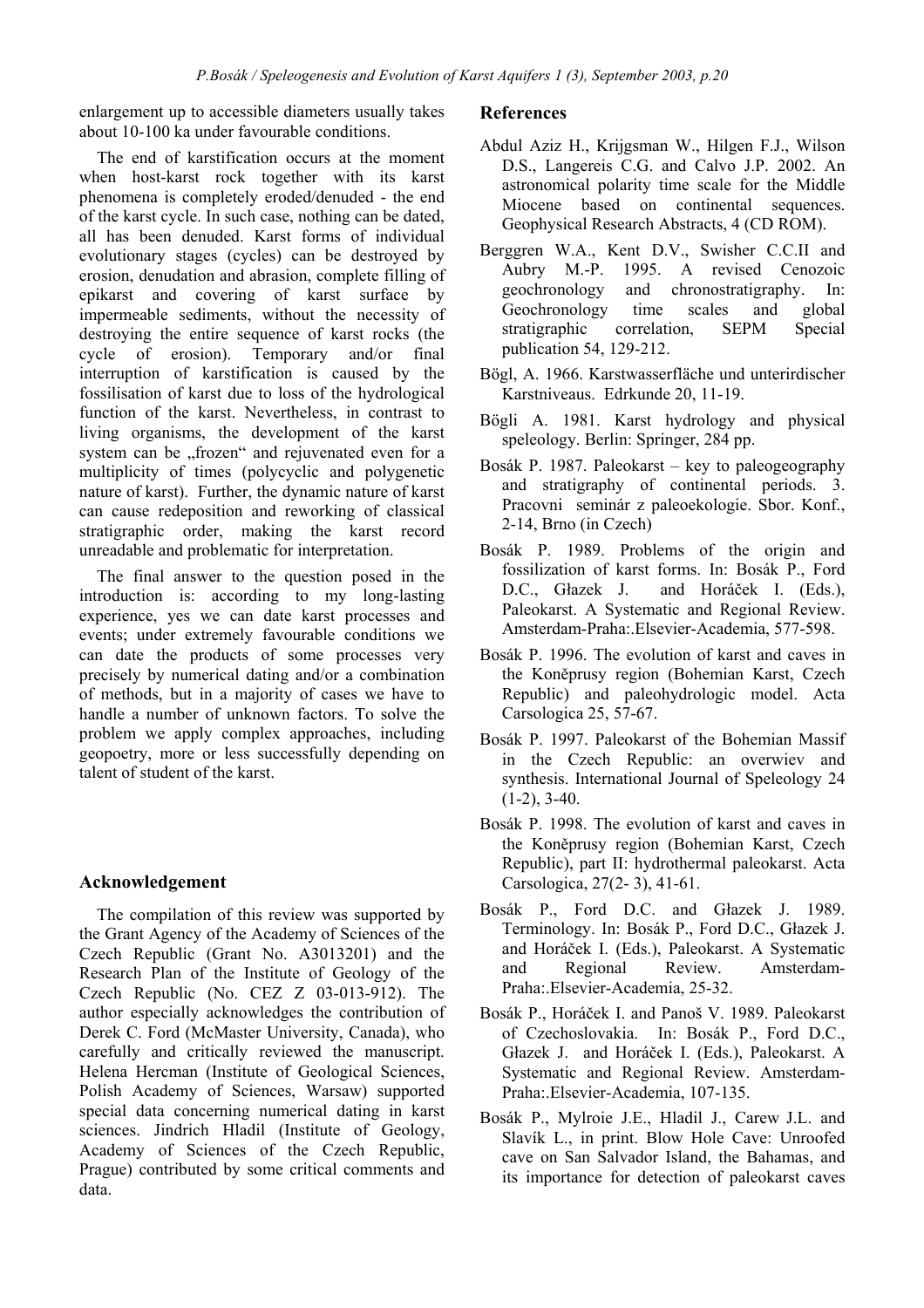on fossil carbonate platforms. Acta Carsologica, 31.

- Bosák P., Pruner P., Mihevc A. and Zupan Hajna N. 2000. Magnetostratigraphy and unconformities in cave sediments: case study from the Classical Karst, SW Slovenia. Geologos 5, 13-30, Poznań.
- Bradley R.S. 1999. Quaternary paleoclimates. Methods of paleoclimatic reconstruction. Boston: Unwin Hyman, 472 pp.
- Cande S.C. and Kent D.V. 1995. Revised calibration of the geomagnetic polarity timescale for the Late Cretaceous and Cenozoic. Journal of Geophysical Research 100, B4, 6093-6095.
- Choquette P.W. and James N.P. 1988. Introduction. In: James N.V. and Choquette P.W. (Eds.), Paleokarst. New York: Springer, 1-21.
- Colman S.M. and Pierce K.L. 2000. Classification of Quaternary geochronologic methods. In: Noller J.S., Sowers J.M. and Lettis W.R. (Eds.), Quaternary Geochronology. Methods and Applications. Washington: American Geophysical Union, 2-5.
- Crick R.E., Ellwood B.B., El Hassani A., Feist R. and Hladil J. 1997. Magnetosusceptibility event and cycloctratigraphy of the Eifelian-Givetian GSSP and associated boundary sequences in North Africa and Europe. Episodes 20 (3), 167-175.
- Cvijić J. (1918). Hydrographie souterraine et evolution morphologique du Karst. Rec. Travaux du Institute de Geographie Alpine 6 (4), 376-420.
- Davis W.M. 1899. The geographical cycle. Geographical Journal 14, 481-504.
- Dreybrodt W. and Gabrovšek F. 2000. Dynamics of the evolution of single karst conduits. In: Klimchouk A.B., Ford D.C., Palmer A.N. and W. Dreybrodt (Eds.), Speleogenesis: Evolution of Karst Aquifers. Huntsville: National Speleological Society, 184-193.
- Droppa A. 1966. Correlation of some horizontal caves with river terraces. Studies in Speleology 1, 186-192, Brno.
- Droppa A. 1972. Geomorphology of Demänovská Valley. Slovenský kras 10, 9-46. (in Slovak)
- Dumitru T.A. 2000. Fission-track geochronology. In: Noller J.S., Sowers J.M. and Lettis, W.R. (Eds.). Quaternary Geochronology. Methods and Applications. Washington: American Geophysical Union, 131-155.
- Emiliani C. 1955. Pleistocene temperatures. Journal of Geology 63, 539-578.
- Eraso A. 1989. Foreword. In: Bosák P., Ford D.C., Głazek J. and Horáček I. (Eds.), Paleokarst. A

Systematic and Regional Review. Amsterdam-Praha:.Elsevier-Academia, 13-14.

- Esteban M. 1991. Palaeokarst: Practical Applications. In: Wright V.P., Esteban M. and Smart P.L. (Eds.), Palaeokarsts and Palaeokarstic Reservoirs. P.R.I.S. Occassional Publication Series 2, 89-119, Reading.
- Esteban M. and Klappa C.I. 1983. Subaerial exposure environments. In: Scholle P.A., Bebout D.G. and Moore C.H. (Eds.), Carbonate depositional environments. Tulsa: Amer. Assoc. Petroleum Geologists, 1-54.
- Faure G., 2001. Origin of igneous rocks. The isotopic evidence. Berlin: Springer, 496 pp.
- Ford D.C. 1968. Features of cavern development in Central Mendip. Transactions of Cave Research Group of Great Britain 10 (1), 11-25.
- Ford D.C. 1971. Geologic structure and a new explanation of limestone caverns. Transactions of Cave Research Group of Great Britain 13 (2), 81- 94.
- Ford D.C. 1980. Threshold and limit effects in karst geomorphology. In: Coates D.L. and Vitek J.D. (Eds.), Thresholds in Geomorphology. London: Allen & Unwin, 345-362.
- Ford D.C. 1989. Paleokarst of Canada. In: Bosák P., Ford D.C., Głazek J. and Horáček I. (Eds.), Paleokarst. A Systematic and Regional Review. Amsterdam-Praha:.Elsevier-Academia, 313-336.
- Ford D.C. and Ewers R.O. 1978. The development of cave systems in dimensions of length and depth. Canadian Journal of Earth Sciences 15, 1783-1789.
- Ford D.C. and Williams P.W. 1989. Karst Geomorphology and Hydrology. London: Unwin Hyman, 601 pp.
- Forman S.L., Pierson J. and Lepper K. 2000. Luminescence dating. In: Noller J.S., Sowers J.M. and Lettis, W.R. (Eds.), Quaternary Geochronology. Methods and Applications. Washington: American Geophysical Union, 157- 176.
- Geyh M.A. and Schleicher H. 1990. Absolute age determination. Berlin: Springer, 503 pp.
- Głazek J. 1973. The importance of karst phenomena in paleogeographic and paleotectonic reconstructions. Pregląd Geologiczny 21 (10), 517-523, Warszawa.
- Głazek J. 1989a. Paleokarst of Poland. In: Bosák P., Ford D.C., Głazek J. and Horáček I. (Eds.), Paleokarst. A Systematic and Regional Review. Amsterdam-Praha:.Elsevier-Academia, 77-105.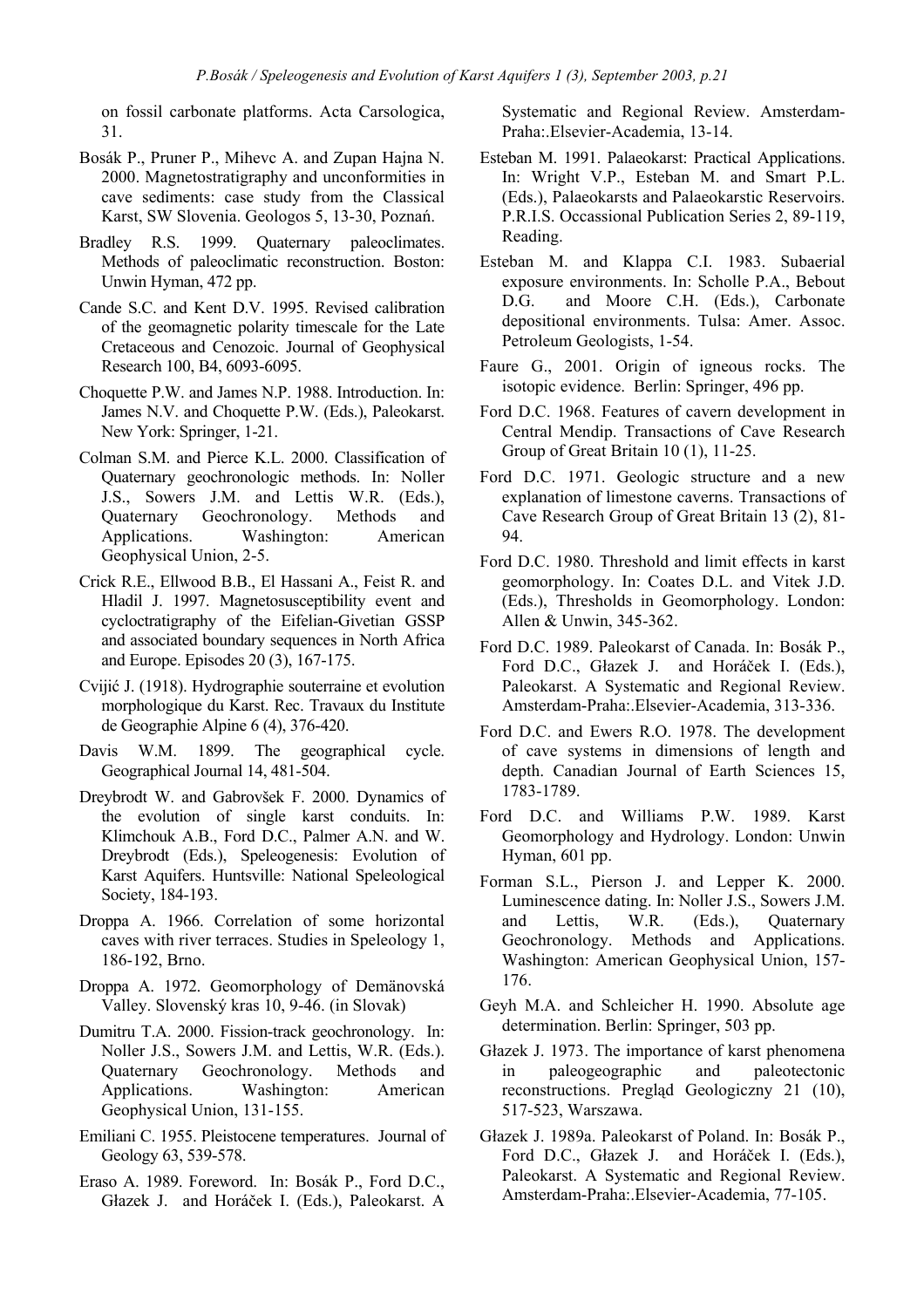- Głazek J. 1989b. Tectonic conditions for karst origin and preservation. In: Bosák P., Ford D.C., Głazek J. and Horáček I. (Eds.), Paleokarst. A Systematic and Regional Review. Amsterdam-Praha:.Elsevier-Academia, 569-575.
- Głazek J. Dąbrowski T. and Gradziński R. 1972. Karst of Poland. In: Herak M. and Stringfield V.T. (Eds.), Karst. Important Karst Regions of the Northern Hemisphere. Amsterdam: Elsevier, 327-340.
- Grund A. 1914. Der geographische Zyklus im Karst. Ges. Erdkunde 52, 621-640.
- Haq B.U. Hardenbol J. and Vail P.R. 1988. Mesozoic and Cenozoic chronostratigraphy and cycles of sea-level changes. In: Sea-level changes–An integrated approach, SEPM Special Publication 42, 71-108.
- Hays J.D. Imbrie J. and Shackleton N.J. 1976. Variations in the Earth´s orbit: pacemaker of the ice ages. Science 194, 1121-1132.
- Hercman H., Bella P., Gradziński M., Głazek J., Lauritzen S. E. and Lovlie R. 1997. Uraniumseries dating of speleothems from Demänova Ice Cave: A step to age estimation of the Demänova Cave System (The Nízke Tatry Mts., Slovakia). Annales Société Geol. Polon. 67 (4), 439-450.
- Hladil J., Pruner P., Venhodová D., Hladilová T. and Man O. 2002. Towards an exact age of Middle Devonian Čelechovice corals: past problems in biostratigraphy and present solutions complemented by new magnetosusceptibility measurements. Coral Research Bulletin 7, 65-71, Dresden.
- Horáček I. and Bosák P. 1989. Special characteristics of paleokarst studies. In: Bosák P., Ford D.C., Głazek J. and Horáček I. (Eds.), Paleokarst. A Systematic and Regional Review. Amsterdam-Praha:.Elsevier-Academia, 565-568.
- Horáček I. and Kordos L. 1989. Biostratigraphic investigations in paleokarst. In: Bosák P., Ford D.C., Głazek J. and Horáček I. (Eds.), Paleokarst. A Systematic and Regional Review. Amsterdam-Praha:.Elsevier-Academia, 599-612.
- Houša V., Krs M., Pruner P., Venhodová D., Cecca F., Piscitelo M., Olóriz F. and Tavera J.M. 1999. Magnetostratigraphy and micropaleontology across the J/K boundary in The Tethyan Realm. Geologica Carpathica 50 (3), 33-35.
- Howard A.D. and Howard B.Y. 1967. Solution of limestones under laminar flow between parallel boundaries. Caves and Karst 9, 25-38.
- Hromas J. 1968. New discoveries in Koněpruské Caves in the Bohemian Karst. Československý kras 20, 51-62. Praha. (in Czech)
- Imbrie J., Hays J.D., Martinson D.G., McIntyre A., Mix A.C. et al. 1984. The orbital theory of Pleitocene climate: support from a revised chronology of the marine  $\delta$  <sup>18</sup>O record. In: Berger A.L., Imbrie J., Hays J.D., Kukla G. and Saltzman B. (Eds.), Milankovitch and climate, I. Dordrecht: Reidel, 269-305.
- Ivanovich M. and Harmon R.S. (Eds.) 1982. Uranium series disequilibrium. Applications to<br>environmental problems.  $2<sup>nd</sup>$  Ed. Oxford: environmental problems.  $2<sup>nd</sup>$  Ed. Oxford: Clarendon, 910 pp.
- James N.V. and Choquette P.W. 1984. Diagenesis 9. Limestones – the meteoric diagenetic environment. Geoscience Canada 11, 161-194.
- James N.V. and Choquette P.W. (Eds.). 1988. Paleokarst. New York: Springer, 416 pp.
- Jennings J.N. 1985. Karst geomorphology. Oxford: Blackwell, 293 pp.
- Kadlec J., Hercman H., Beneš V., Šroubek P., Diehl J.F. and Granger D. 2001. Cenozoic history of the Moravian Karst (northern segment): cave sediments and karst morphology. Acta Musei Moraviae, Sci. geol., LXXXV, 111-161, Brno.
- Krijgsman W., Hilgen F.J., Kuiper K., Wijbrans J.R. and Wilson D.S. 2002. Neogene astrochronology: applications for Ar/Ar dating and sea-floor spreading rates. Geophysical Research Abstracts, 4 (CD ROM).
- Latham A.G., Schwartz H.P. and Ford D.C. 1979. Palaeomagnetism of stalagmite deposits. Nature 280, 5721, 383-385.
- Latham A.G., Schwartz H.P. and Ford D.C. 1986. The palaeomagnetism and U-Th dating of Mexican stalagmite, DAS2. Earth and Planetary Science Lettres 79, 195-207.
- Longman M.W. 1980. Carbonate diagenetic textures from near-surface diagenetic environments. American Association of Petroleum Geologists Bulletin 63 (4), 461-487.
- Longman M.V. and Brownlee D.N. 1980. Characteristics of karst topography, Palawan, Philippines. Zeitschrift für Geomorphologie 24 (3), 299-317.
- Lowe D.J. 1999. Why and how are caves "organized": does the past offer a key to present. Acta Carsologica 28/2, 7, 121-144.
- Lowe D.J. 2000. Role of stratigraphic elements in speleogenesis: the speleoinception concept. In: Klimchouk A.B., Ford D.C., Palmer A.N. and W.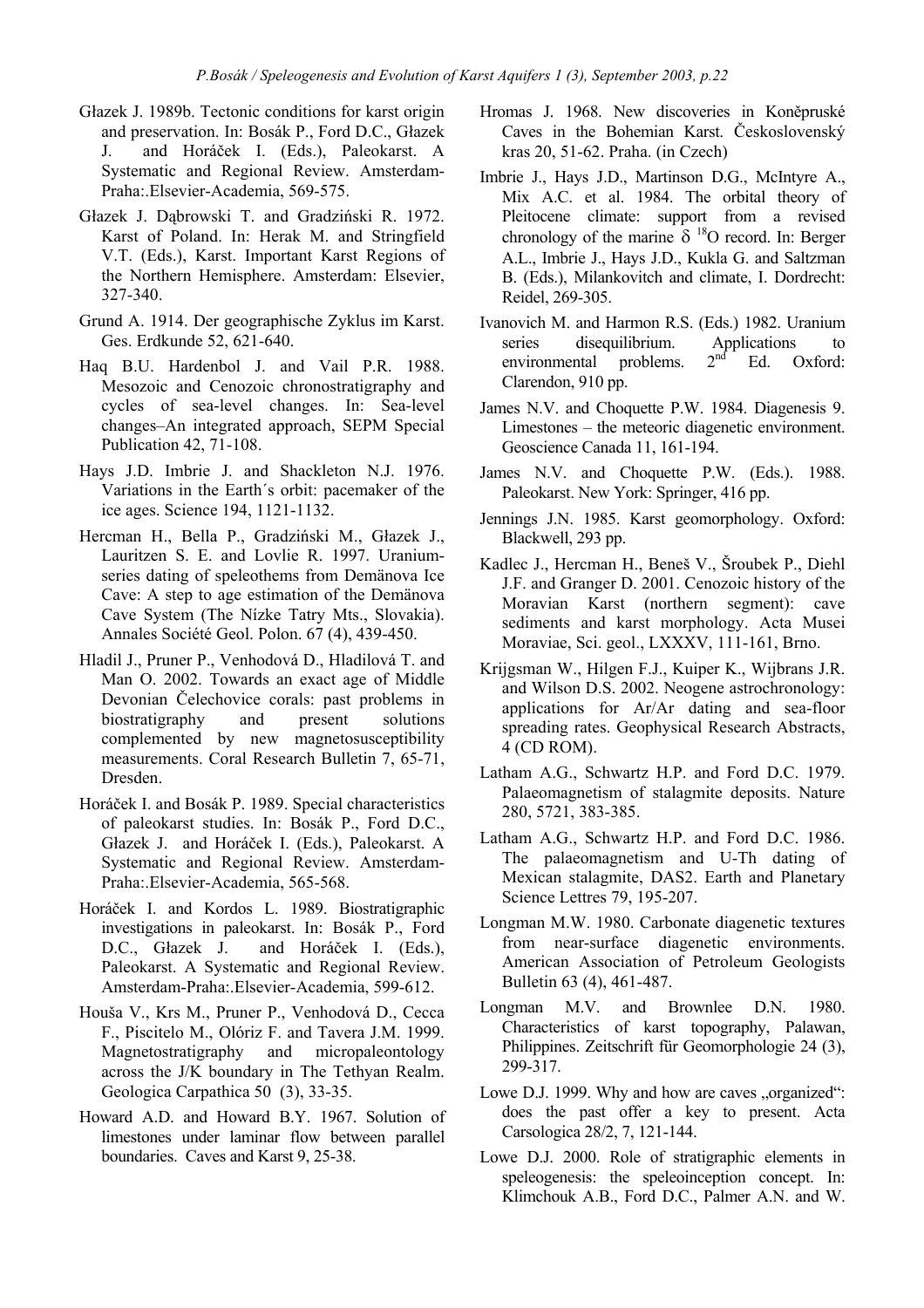Dreybrodt (Eds.), Speleogenesis: Evolution of Karst Aquifers. Huntsville: National Speleological Society, 184-193.

- Lowe D.J. and Gunn J. 1997. Carbonate speleogenesis: An inception horizon hypothesis. Acta Carsologica 26/2, 38, 457-488.
- Ložek V. and Skřivánek F. 1965. The significance of fissures and their fills for dating of karst processes. Československý kras 17, 7-22, Praha.
- Lundberg J., Ford D.C. and Hill C.A. 2001. A preliminary U-Pb date on cave spar, Big Canyon, Guadalupe Mountains, New Mexico, U.S.A. Journal of Cave and Karst Studies 62(2), 144- 148.
- Martini J.E.J. 1981. Early Proterozoic paleokarst of the Transvaal, South Africa. Proceedings  $8<sup>th</sup>$ International Congress of Speleology, I, 4-5, Huntsville.
- Moore C.H. 1989. Carbonate Diagenesis and Porosity. Developments in Sedimentology 46, New York: Elsevier, 1-338.
- Moore C.H. 2001. Carbonate Reservoirs. Porosity Evolution and Diagenesis in a Sequence Stratigraphic Framework. Developments in Sedimentology 55, Amsterdam: Elsevier, 1-444.
- Mylroie J.E. and Carew J.L. 1986. Minimum duration for speleogenesis. Comunicacions  $9^\circ$ Congreso Internacional de Espeleologia, Vol. I, Barcelona, 249-251.
- Mylroie J.E. and Carew J.L. 1987. Field evidence of the minimum time for speleogenesis. National Speleological Society Bulletin 49 (2), 67-72.
- Noller J.S., Sowers J.M. and Lettis W.R. (Eds.). 2000. Quaternary Geochronology. Methods and Applications. Washington: American Geophysical Union, 582 pp.
- Osborne R.A.L. 1998. Lateral facies changes, unconformities and stratigraphic reversals: their significance for cave sediment stratigraphy. Cave Science 11 (3), 175-184.
- Palmer A.N. 1981. Hydrochemical controls in the origin of limestone caves. Proceedings of the Eight International Speleological Congress, Bowling Green, 120-122.
- Palmer A.N. 1984. Geomorphic interpretation of karst features. In: LaFleur G.A. (Ed.), Groundwater as a Geomorphic Agent. London: Allen & Unwin, 173-209.
- Palmer A.N. 1991. Origin and morphology of limestone caves. Geological Society of America Bulletin 103, 1-21.
- Panoš V. 1964. Der Urkarst in Ostflügel der Böhmishen Masse. Zeitschrift für Geomorphologie 8 (2), 105-162.
- Pruner P. and Bosák P. 2001. Palaeomagnetic and magnetostratigraphic research of cave sediments: theoretical approach, and examples from Slovenia and Slovakia. Proceedings,  $13<sup>th</sup>$  International Speleological Congress  $4<sup>th</sup>$  Speleological Speleological Congress,  $4<sup>th</sup>$  Speleological Congress of Latin America and the Carribean, 26<sup>th</sup> Brazilian Congress of Speleology, Brasilia, July 15-22, 2001 (CD ROM).
- Rougerie F. and Wauthy B. 1993. The endoupwelling concept: from geothermal convection to reef reconstruction. Coral Reefs 12 (1), 19-30, Berlin.
- Rowlands N.J., Blight P.G., Jarvis D.M. and Von Der Borch C.C. 1980. Sabkha and playa environments in late Proterozoic grabens, Willouran Ranges, Australia. Journal of Geological Society of Australia 27 (1), 55-68.
- Sawicki L. 1908. Skizze des slowakischen Karstes und der geographische Zyklus im Karst überhaupt. Kosmos 6-7, 395-444, Lwów (in Polish).
- Sawicki L. 1909. Ein Beitrag zum geographischen Zyklus im Karst. Geographisches Zeitschrift 15, 185-204, Wien.
- Shackleton N.J. and Opdyke N.D. 1973. Oxygen isotope and paleomagnetis stratigraphy of equatorial Pacific V28-238: Oxygen isotope temperatures and ice volumes on a  $10^5$  and  $10^6$ year scale. Quaternary Research 3, 39-55.
- Sowers J.M. and Noller J.S. 2000. The essence of Quaternary geochronology. In: Noller J.S., Sowers J.M. and Lettis, W.R. (Eds.), Quaternary Geochronology. Methods and Applications. Washington: American Geophysical Union, 5-10.
- Tsykin R.A. 1989. Paleokarst of the Union of Soviet Socialist Republics. In: Bosák P., Ford D.C., Głazek J. and Horáček I. (Eds.), Paleokarst. A Systematic and Regional Review. Amsterdam-Praha:.Elsevier-Academia, 2253-295.
- Tucker M.E. and Wright V.P. 1990. Carbonate Sedimentology. Oxford: Blackwell, 482 pp.
- Waltham T. 2000. Caves is where you find "em". Caves & Caving, 26-29.
- White W.B. 1984. Rate processes: Chemical kinetics and karst landforms development. In: LaFleur G.A. (Ed.), Groundwater as a Geomorphic Agent. London: Allen & Unwin, 227-248.
- White W.B. 1988. Geomorphology and Hydrology of Karst Terrains. New York: Oxford University Press, 464 pp.